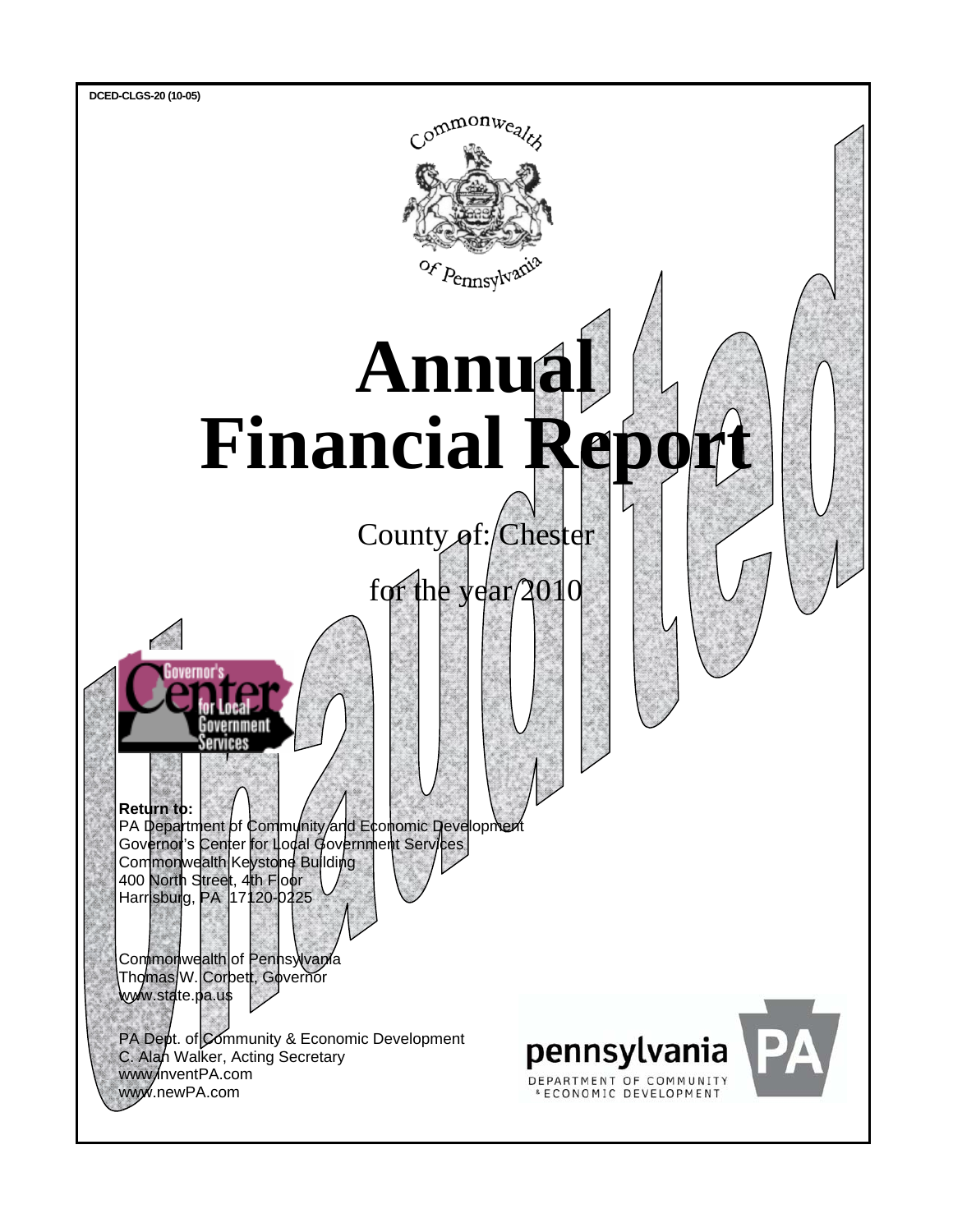Department of Community & Economic Development Governor's Center for Local Government Services Commonwealth Keystone Building 400 North Street, 4th Floor Harrisburg, PA 17120-0225 Ph: 888-223-6837 | fax: 717-783-1402

# 2010

# $\bf COUNTY$

# **ANNUAL FINANCIAL REPORT**

**15 COUNTY OF CHESTER**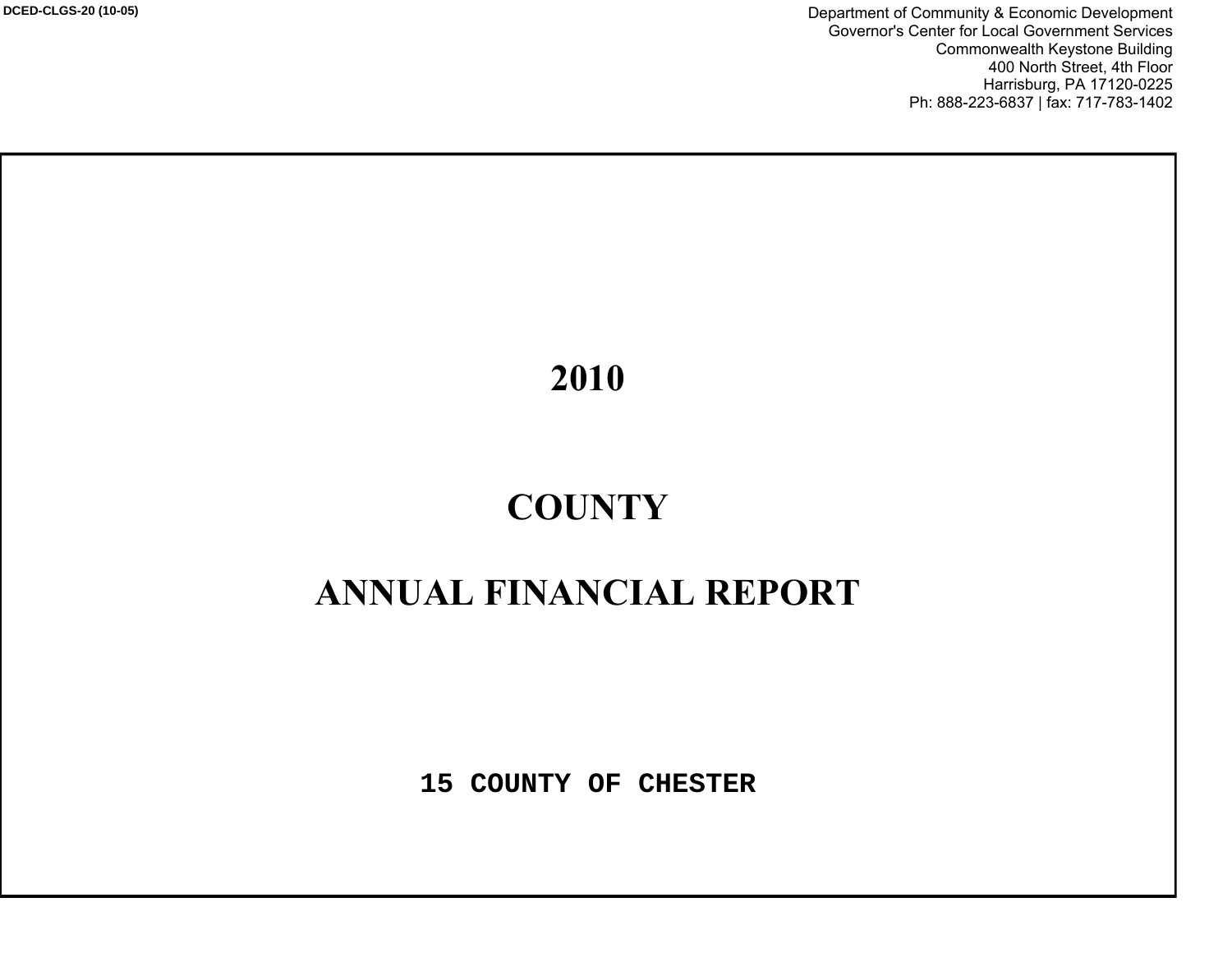## **County of CHESTER GOVERNMENT-WIDE STATEMENT OF NET ASSETS**

|                                                   | <b>Governmental Activities</b> | <b>Business-Type Activities</b> | <b>Total</b> |
|---------------------------------------------------|--------------------------------|---------------------------------|--------------|
| <b>CURRENT ASSETS:</b>                            |                                |                                 |              |
| Cash and cash equivalents                         | 95,702,239                     | 288,394                         | 95,990,633   |
| Investments                                       |                                |                                 |              |
| Receivables (net of allowance for uncollectibles) | 11,727,198                     | 3,004,514                       | 14,731,712   |
| Due from other governments                        | 16,632,175                     |                                 | 16,632,175   |
| Due from other funds                              |                                |                                 |              |
| Internal balances                                 | 1,574,637                      | $-1,574,637$                    |              |
| Inventories                                       | 102,266                        | 87,175                          | 189,441      |
| Prepaids                                          | 4,298,587                      | 19,985                          | 4,318,572    |
| Deferred charges                                  | 116,161                        | 4,463                           | 120,624      |
| Restricted assets:                                |                                |                                 |              |
| Temporarily restricted:                           |                                |                                 |              |
| Cash and cash equivalents                         | 42,341,749                     | 402,755                         | 42,744,504   |
| Investments                                       |                                |                                 |              |
| Intergovernmental receivable                      |                                |                                 |              |
| Other: Other assets                               | 2,432,504                      |                                 | 2,432,504    |
| Other: Due from authoritites                      | 56,170                         |                                 | 56,170       |
|                                                   |                                |                                 |              |
| <u>NON-CURRENT ASSETS:</u>                        |                                |                                 |              |
| Permanently restricted:                           |                                |                                 |              |
| Investments                                       | 940,251                        |                                 | 940,251      |
| Capital assets not being depreciated:             |                                |                                 |              |
| Land                                              | 20,592,402                     |                                 | 20,592,402   |
| Construction in progress                          | 16,893,297                     | 402,740                         | 17,296,037   |
| Capital assets net of accumulated depreciation:   |                                |                                 |              |
| Buildings and system                              | 200,366,620                    | 3,211,576                       | 203,578,196  |
| Improvements other than buildings                 | 1,492,937                      | 41,802                          | 1,534,739    |
| Machinery and equipment                           | 13,279,849                     | 625,784                         | 13,905,633   |
| Infrastructure                                    | 13,142,590                     |                                 | 13,142,590   |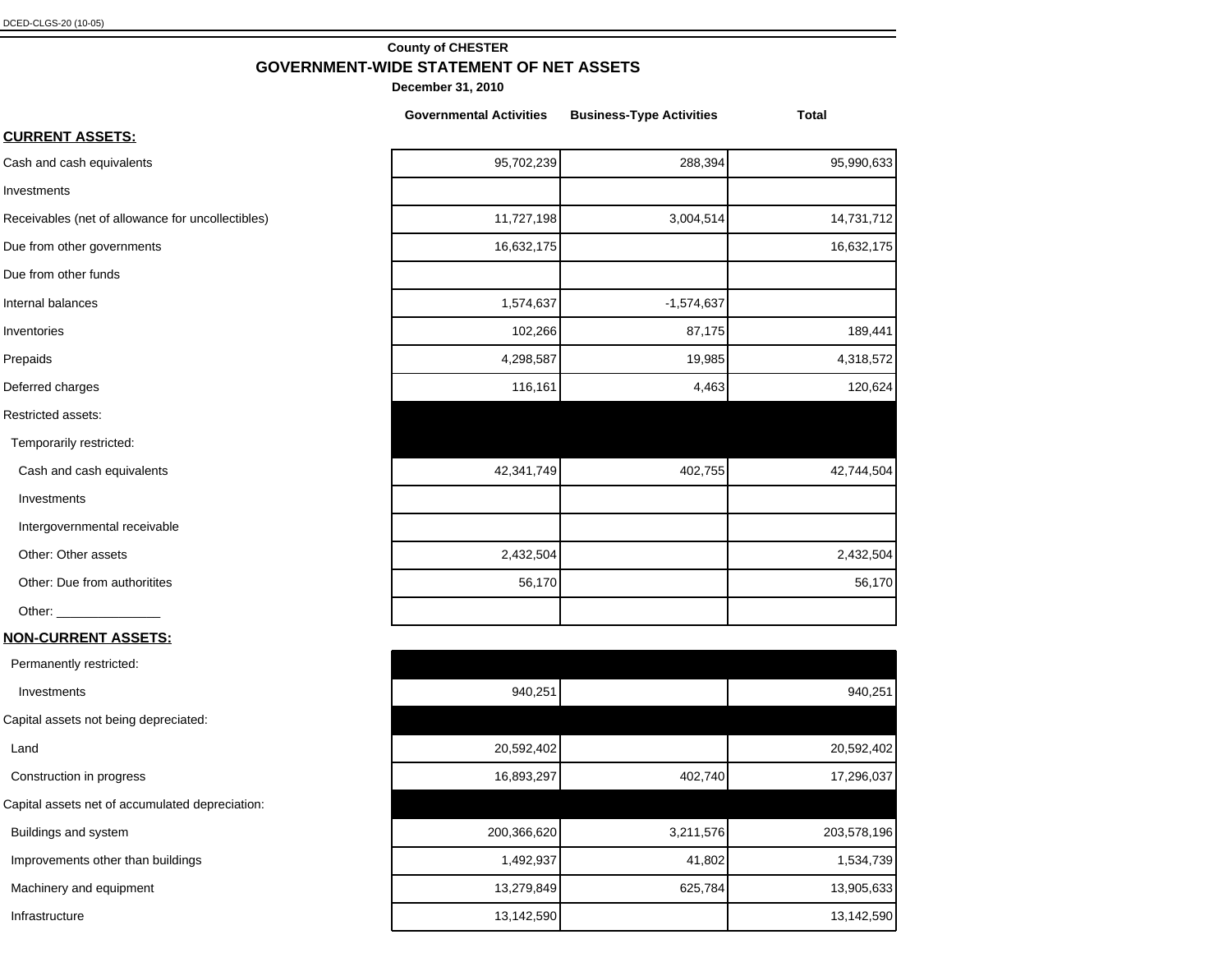# **County of CHESTER GOVERNMENT-WIDE STATEMENT OF NET ASSETS**

|                                                   | <b>Governmental Activities</b> | <b>Business-Type Activities</b> | <b>Total</b> |
|---------------------------------------------------|--------------------------------|---------------------------------|--------------|
| <b>NON-CURRENT ASSETS:</b>                        |                                |                                 |              |
| Other: Land development right                     | 78,973,526                     |                                 | 78,973,526   |
| Other: Machinery and equipment capital lease      | 945,540                        |                                 | 945,540      |
|                                                   |                                |                                 |              |
| <b>TOTAL ASSETS</b>                               | 521,610,698                    | 6,514,551                       | 528,125,249  |
| <b>LIABILITIES:</b>                               |                                |                                 |              |
| Accounts payable                                  | 19,162,025                     | 397,294                         | 19,559,319   |
| Due to other governments                          | 129,976                        |                                 | 129,976      |
| Due to other funds                                |                                |                                 |              |
| Deferred revenue                                  | 22,064,032                     |                                 | 22,064,032   |
| Funds held as fiduciary                           |                                | 443,530                         | 443,530      |
| Other current liabilities                         | 8,779,956                      | 466,460                         | 9,246,416    |
| Noncurrent liabilities:                           |                                |                                 |              |
| Debt due within one year                          | 11,945,564                     | 25,896                          | 11,971,460   |
| Debt due in more than one year                    | 492,510,034                    | 621,501                         | 493,131,535  |
| Other non-current liabilities                     | 7,814,386                      | 333,603                         | 8,147,989    |
| Other: Accrued salaries                           | 3,930,750                      | 552,485                         | 4,483,235    |
| Other: Accrued interest payable                   | 6,820,593                      | 12,027                          | 6,832,620    |
| Other: Funds held in escrow                       | 1,372,486                      |                                 | 1,372,486    |
|                                                   |                                |                                 |              |
| <b>TOTAL LIABILITIES:</b>                         | 574,529,802                    | 2,852,796                       | 577,382,598  |
| <b>NET ASSETS:</b>                                |                                |                                 |              |
| Investment in capital assets, net of related debt | $-1,106,580$                   | 3,634,505                       | 2,527,925    |
|                                                   |                                |                                 |              |

| Investment in capital assets, net of related debt | $-1,106,580$  | 3,634,505 | 2,527,925     |
|---------------------------------------------------|---------------|-----------|---------------|
| Restricted                                        | 4.145.940     |           | 4,145,940     |
| Unrestricted                                      | $-55,958,464$ | 27,250    | $-55,931,214$ |
| <b>TOTAL NET ASSETS:</b>                          | $-52,919,104$ | 3,661,755 | -49,257,349   |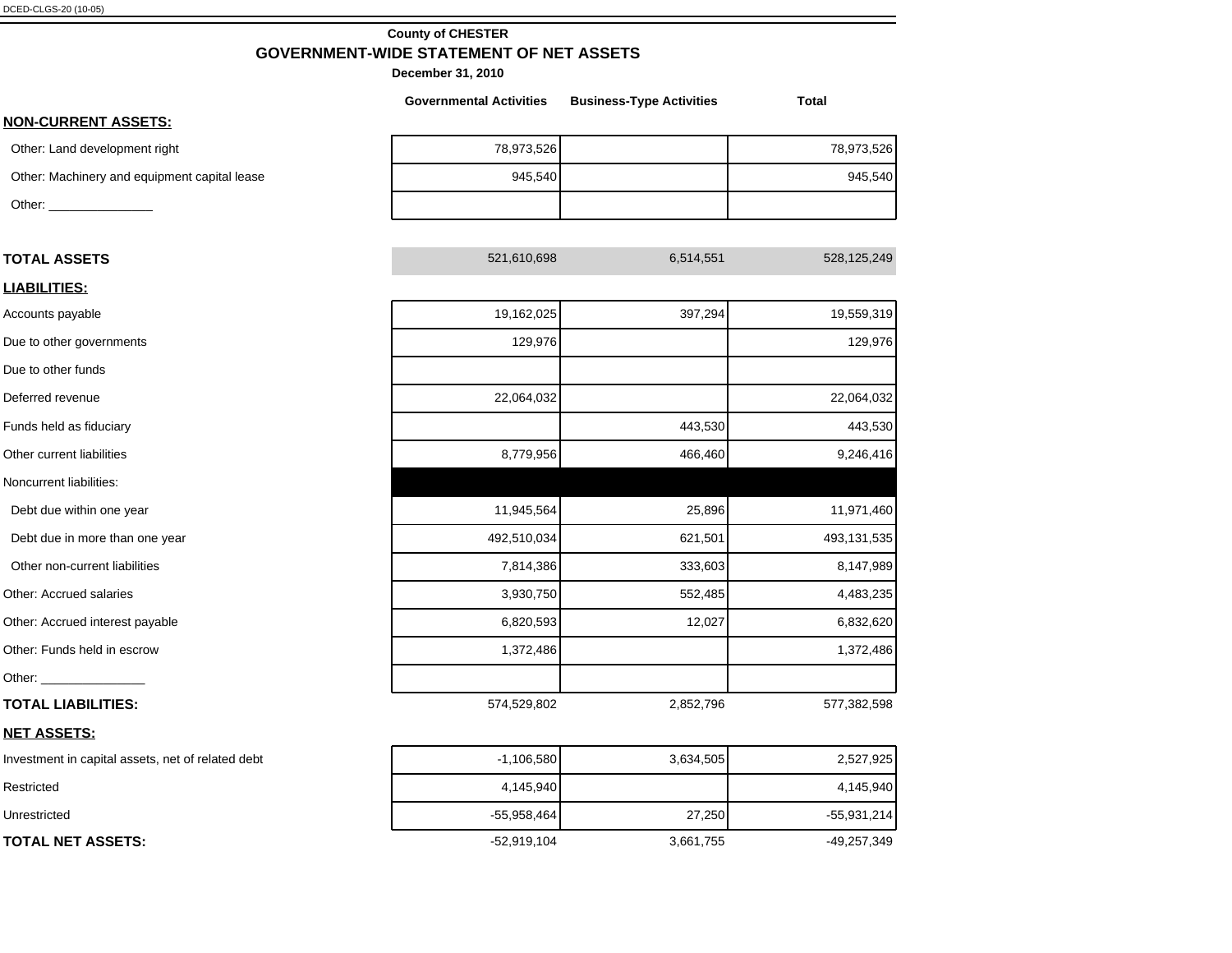# **County of CHESTER GOVERNMENT-WIDE STATEMENT OF ACTIVITIES**

**Proprietary Funds**

|                                           | <b>Expenses</b> | <b>Charges for</b><br><b>Services</b> | Operating<br><b>Grants and</b><br><b>Contributions</b> | <b>Capital Grants</b><br>and<br><b>Contributions</b> | Governmental<br><b>Activities</b> | <b>Business-type</b><br><b>Activities</b> | <b>Total Fiduciary</b> |
|-------------------------------------------|-----------------|---------------------------------------|--------------------------------------------------------|------------------------------------------------------|-----------------------------------|-------------------------------------------|------------------------|
| <b>Governmental Activities:</b>           |                 |                                       |                                                        |                                                      |                                   |                                           |                        |
| General government - administrative       | 32,083,979      | 11,640,943                            | 725,626                                                |                                                      | $-19,717,410$                     |                                           | $-19,717,410$          |
| General government - judicial             | 48,675,397      | 9,194,871                             | 6,145,180                                              |                                                      | $-33,335,346$                     |                                           | $-33,335,346$          |
| Public safety                             | 19,463,907      | 10,240,014                            | 934,177                                                |                                                      | $-8,289,716$                      |                                           | $-8,289,716$           |
| Highways and streets                      |                 |                                       |                                                        |                                                      |                                   |                                           | $\mathcal{C}$          |
| Sanitation                                |                 |                                       |                                                        |                                                      |                                   |                                           | $\sqrt{ }$             |
| Health and welfare                        | 184,472,957     | 4,023,677                             | 166,283,373                                            |                                                      | $-14,165,907$                     |                                           | $-14, 165, 907$        |
| Culture - recreation                      | 13,584,644      | 389,453                               | 52,310                                                 | 4,490,433                                            | $-8,652,448$                      |                                           | $-8,652,448$           |
| Conservation                              | 16,071,724      | 1,404,265                             | 341,526                                                |                                                      | $-14,325,933$                     |                                           | $-14,325,933$          |
| Community/urban redevelopment and housing |                 |                                       |                                                        |                                                      |                                   |                                           | $\mathcal{C}$          |
| Economic development & assistance         |                 |                                       |                                                        |                                                      |                                   |                                           | $\epsilon$             |
| Economic opportunity                      |                 |                                       |                                                        |                                                      |                                   |                                           |                        |
| Interest on long term debt                | 21,207,028      |                                       |                                                        |                                                      | $-21,207,028$                     |                                           | $-21,207,028$          |
| Unallocated depreciation                  |                 |                                       |                                                        |                                                      |                                   |                                           |                        |
| <b>Other: Corrections</b>                 | 41,365,617      | 3,733,405                             | 2,222,235                                              | 19,765                                               | $-35,390,212$                     |                                           | $-35,390,212$          |
| Other: Public works (Bridges)             | 1,347,879       | 429                                   | 879,002                                                | 1,776,809                                            | 1,308,361                         |                                           | 1,308,361              |
| Other: _________________                  |                 |                                       |                                                        |                                                      |                                   |                                           |                        |
| TOTAL GOVERNMENTAL ACTIVITIES             | 378,273,132     | 40,627,057                            | 177,583,429                                            | 6,287,007                                            | -153,775,639                      |                                           | -153,775,639           |
| <b>Major Business Type Activities:</b>    |                 |                                       |                                                        |                                                      |                                   |                                           |                        |
| <b>Business 1</b>                         | 25,740,857      | 22,287,303                            |                                                        | 342,267                                              |                                   | $-3,111,287$                              | $-3,111,287$           |
| <b>Business 2</b>                         |                 |                                       |                                                        |                                                      |                                   | $\Omega$                                  | $\epsilon$             |
| Business 3                                |                 |                                       |                                                        |                                                      |                                   |                                           | $\mathcal{C}$          |
| <b>Business 4</b>                         |                 |                                       |                                                        |                                                      |                                   |                                           |                        |
| Business 5                                |                 |                                       |                                                        |                                                      |                                   |                                           |                        |
| Other business Type                       |                 |                                       |                                                        |                                                      |                                   |                                           |                        |
| <b>TOTAL BUSINESS-TYPE ACTIVITIES</b>     | 25,740,858      | 22,287,304                            |                                                        | 342,267                                              |                                   | $-3,111,287$                              | $-3,111,287$           |

| <b>PRIMARY GOVERNMENTS</b><br><b>TOTAL</b> | 404,013,990 | 62.914.361 | 177.583.429 | 6,629,274 | $-153.775.639$ | 1.287' | .886.926<br>156.6 |
|--------------------------------------------|-------------|------------|-------------|-----------|----------------|--------|-------------------|
|--------------------------------------------|-------------|------------|-------------|-----------|----------------|--------|-------------------|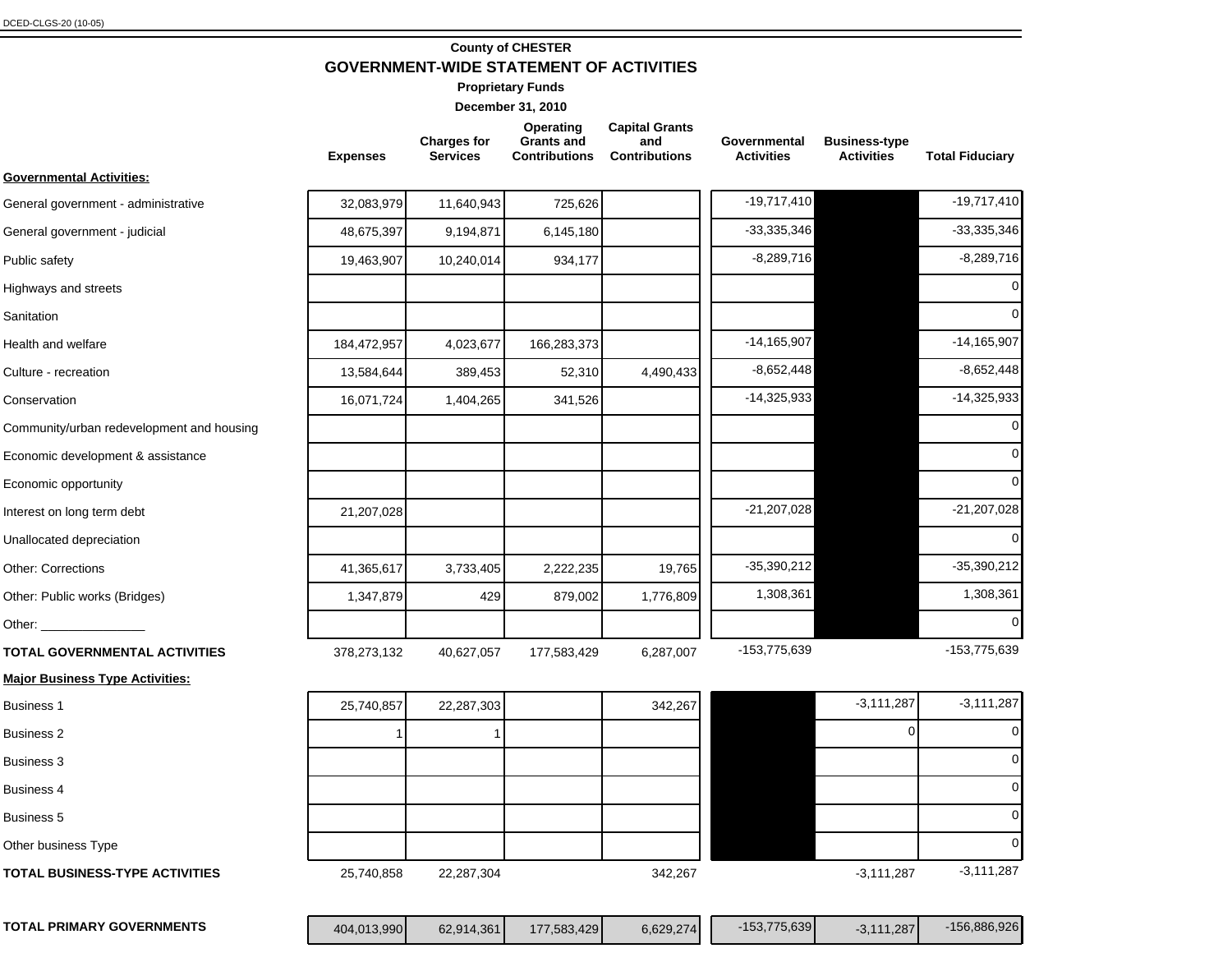## **County of CHESTER**

## **BALANCE SHEET - GOVERNMENT FUNDS**

(Including the Reconciliation of Total Governmental Fund Balance to Net Assets of Governmental Units)

|                                                   |            |                                                   | December 31, 2010 |                              |                                             |                     |                                |                                            |
|---------------------------------------------------|------------|---------------------------------------------------|-------------------|------------------------------|---------------------------------------------|---------------------|--------------------------------|--------------------------------------------|
|                                                   | General    | <b>Managed</b><br><b>Behavioral</b><br>Healthcare | <b>MH/IDD</b>     | <b>Children and</b><br>Youth | <b>Build</b><br>America<br><b>Bond Fund</b> | <b>Debt Service</b> | Other<br>Governmental<br>Funds | <b>Total</b><br>Government<br><b>Funds</b> |
| <b>ASSETS:</b>                                    |            |                                                   |                   |                              |                                             |                     |                                |                                            |
| Cash and cash equivalents                         | 38,816,529 | 606,999                                           | 8,954,724         | 16,095                       | 570,642                                     | 19,831,482          | 16,957,164                     | 85,753,635                                 |
| Investments                                       |            |                                                   |                   |                              |                                             |                     |                                |                                            |
| Receivables (net of allowance for uncollectibles) | 7,593,116  | 383,599                                           | 79,145            | 12,639                       | 95,484                                      | 1,047,495           | 2,421,692                      | 11,633,170                                 |
| Due from other governments                        | 2,218,499  |                                                   | 206,954           | 6,901,006                    | 95,140                                      |                     | 7,210,576                      | 16,632,175                                 |
| Due from other funds                              | 8,238,708  |                                                   |                   |                              |                                             |                     |                                | 8,238,708                                  |
| Inventories                                       | 102,266    |                                                   |                   |                              |                                             |                     |                                | 102,266                                    |
| Prepaids                                          | 728,807    |                                                   | 17,851            | 4,713                        |                                             |                     | 46,626                         | 797,997                                    |
| Deferred charges                                  |            |                                                   |                   |                              |                                             |                     |                                |                                            |
| Restricted assets:                                |            |                                                   |                   |                              |                                             |                     |                                |                                            |
| Temporarily restricted:                           |            |                                                   |                   |                              |                                             |                     |                                |                                            |
| Cash and cash equivalents                         | 281,601    | 12,611,827                                        |                   |                              | 21,993,709                                  |                     | 7,454,612                      | 42,341,749                                 |
| Investments                                       | 940,251    |                                                   |                   |                              |                                             |                     |                                | 940,251                                    |
| Intergovernmental receivable                      |            |                                                   |                   |                              |                                             |                     |                                |                                            |
| Permanently restricted:                           |            |                                                   |                   |                              |                                             |                     |                                |                                            |
| Investments                                       |            |                                                   |                   |                              |                                             |                     |                                |                                            |
| Other: Other assets                               | 7,372      |                                                   |                   |                              |                                             |                     | 1,743                          | 9,115                                      |
| Other: Due to authorities                         | 56,170     |                                                   |                   |                              |                                             |                     |                                | 56,170                                     |
| Other: ___________________                        |            |                                                   |                   |                              |                                             |                     |                                |                                            |
| Cash and Investments                              |            |                                                   |                   |                              |                                             |                     |                                |                                            |
| <b>Tax Receivable</b>                             |            |                                                   |                   |                              |                                             |                     |                                |                                            |
| Accounts Receivable (excluding taxes)             |            |                                                   |                   |                              |                                             |                     |                                |                                            |
| Due From Other Funds                              |            |                                                   |                   |                              |                                             |                     |                                |                                            |
| <b>Other Current Assets</b>                       |            |                                                   |                   |                              |                                             |                     |                                |                                            |
| <b>Fixed Assets</b>                               |            |                                                   |                   |                              |                                             |                     |                                |                                            |
| <b>Other Debits</b>                               |            |                                                   |                   |                              |                                             |                     |                                |                                            |
| <b>TOTAL ASSETS</b>                               | 58,983,319 | 13,602,425                                        | 9,258,674         | 6,934,453                    | 22,754,975                                  | 20,878,977          | 34,092,413                     | 166,505,236                                |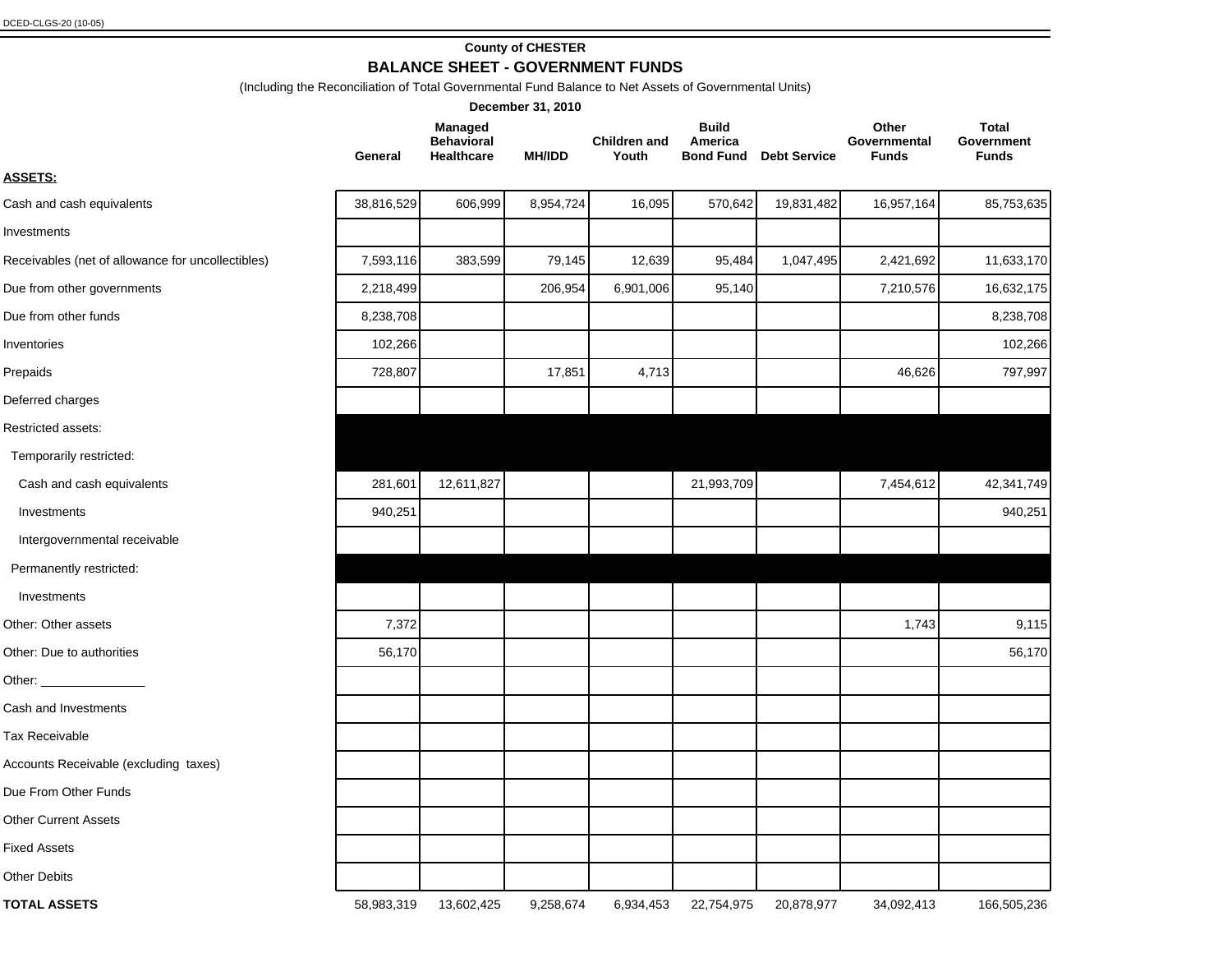# **County of CHESTER BALANCE SHEET - GOVERNMENT FUNDS**

(Including the Reconciliation of Total Governmental Fund Balance to Net Assets of Governmental Units)

|                                                                                                                                     |            |                                                          | December 31, 2010 |                              |                         |                               |                                       |                                            |
|-------------------------------------------------------------------------------------------------------------------------------------|------------|----------------------------------------------------------|-------------------|------------------------------|-------------------------|-------------------------------|---------------------------------------|--------------------------------------------|
|                                                                                                                                     | General    | <b>Managed</b><br><b>Behavioral</b><br><b>Healthcare</b> | <b>MH/IDD</b>     | <b>Children and</b><br>Youth | <b>Build</b><br>America | <b>Bond Fund Debt Service</b> | Other<br>Governmental<br><b>Funds</b> | <b>Total</b><br>Government<br><b>Funds</b> |
| <u>LIABILITIES:</u>                                                                                                                 |            |                                                          |                   |                              |                         |                               |                                       |                                            |
| Accounts payable                                                                                                                    | 3,207,243  | 538,836                                                  | 4,160,038         | 2,158,830                    | 1,734,321               | 5,000                         | 6,864,766                             | 18,669,034                                 |
| Due to other governments                                                                                                            |            |                                                          | 27,149            |                              |                         |                               | 104,196                               | 131,345                                    |
| Due to other funds                                                                                                                  |            | 382,083                                                  |                   | 4,391,488                    |                         |                               | 1,221,514                             | 5,995,085                                  |
| Deferred revenue                                                                                                                    | 5,346,147  | 12,663,849                                               | 4,892,580         | 59,544                       |                         | 853,690                       | 3,873,515                             | 27,689,325                                 |
| Funds held as fiduciary                                                                                                             | 391,993    |                                                          |                   |                              |                         |                               | 24,748                                | 416,741                                    |
| Other: Accrued liabilities                                                                                                          | 2,605,349  | 17,657                                                   | 178,907           | 324,591                      |                         |                               | 784,033                               | 3,910,537                                  |
| Other: Other liabilities                                                                                                            | 1,606,967  |                                                          |                   |                              |                         |                               |                                       | 1,606,967                                  |
| Other: __________________                                                                                                           |            |                                                          |                   |                              |                         |                               |                                       |                                            |
| Payroll Taxes and Other Payroll Withholdings                                                                                        |            |                                                          |                   |                              |                         |                               |                                       |                                            |
| All Other Current Liabilities                                                                                                       |            |                                                          |                   |                              |                         |                               |                                       |                                            |
| Due To Other Funds                                                                                                                  |            |                                                          |                   |                              |                         |                               |                                       |                                            |
| Long-Term-Liabilities                                                                                                               |            |                                                          |                   |                              |                         |                               |                                       |                                            |
| Current Portion of Long-Term Debt and Other Credits                                                                                 |            |                                                          |                   |                              |                         |                               |                                       |                                            |
| TOTAL LIABILITIES                                                                                                                   | 13,157,699 | 13,602,425                                               | 9,258,674         | 6,934,453                    | 1,734,321               | 858,690                       | 12,872,772                            | 58,419,034                                 |
| <b>FUND BALANCE:</b>                                                                                                                |            |                                                          |                   |                              |                         |                               |                                       |                                            |
| Fund Balance, reserved                                                                                                              | 831,073    |                                                          |                   |                              | 125,841                 |                               | 3,420,545                             | 4,377,459                                  |
| Fund Balance, unreserved                                                                                                            | 44,994,547 |                                                          |                   |                              | 20,894,813              | 20,020,287                    | 17,799,096                            | 103,708,743                                |
| <b>Contributed Capital</b>                                                                                                          |            |                                                          |                   |                              |                         |                               |                                       |                                            |
| <b>Investment in General Fixed Assets</b>                                                                                           |            |                                                          |                   |                              |                         |                               |                                       |                                            |
| Fund Balance / Retained Earnings on 12/31                                                                                           |            |                                                          |                   |                              |                         |                               |                                       |                                            |
| Other Equity                                                                                                                        |            |                                                          |                   |                              |                         |                               |                                       |                                            |
| <b>TOTAL FUND BALANCE</b>                                                                                                           | 45,825,620 |                                                          |                   |                              | 21,020,654              | 20,020,287                    | 21,219,641                            | 108,086,202                                |
| TOTAL LIABILITIES AND FUND BALANCE                                                                                                  | 58,983,319 | 13,602,425                                               | 9,258,674         | 6,934,453                    | 22,754,975              | 20,878,977                    | 34,092,413                            | 166,505,236                                |
| Amounts reported for governmental activities in the statement of net assets are different because:                                  |            |                                                          |                   |                              |                         |                               |                                       |                                            |
| Internal service funds are used by management to charge certain costs to county departments and employees                           |            |                                                          |                   |                              |                         |                               |                                       |                                            |
| The net assets and liabilities of the internal service funds are included in governmental activities in the statement of net assets |            |                                                          |                   |                              |                         |                               |                                       | 5,162,834                                  |
| Long-term liabilities, are not due and payable in the current period and therefore are not reported as a fund liability             |            |                                                          |                   |                              |                         |                               |                                       | $-521,724,269$                             |
|                                                                                                                                     |            |                                                          |                   |                              |                         |                               |                                       |                                            |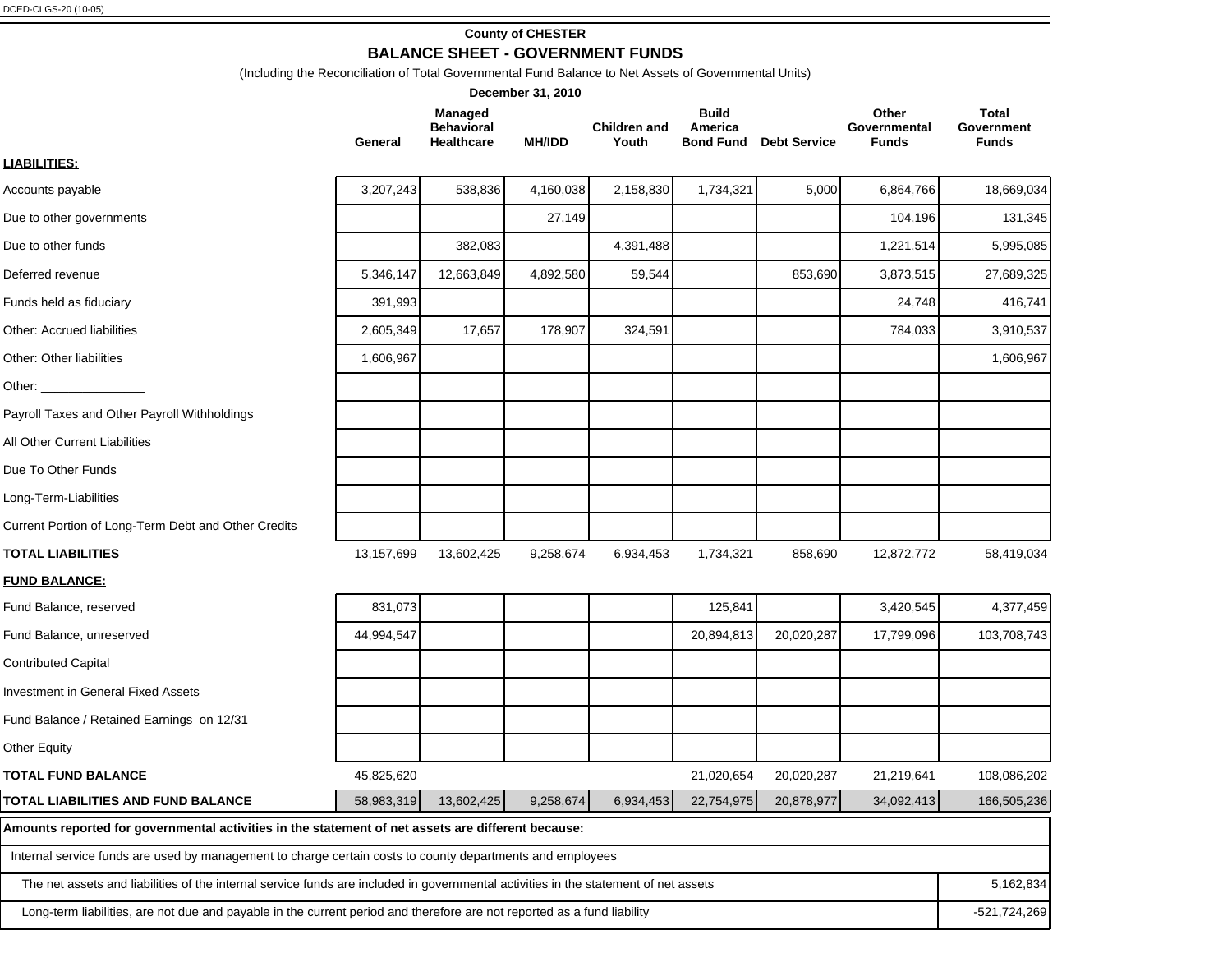| NET ASSETS OF GOVERNMENTAL ACTIVITIES                                                                                                                              | $-52,919,104$ |
|--------------------------------------------------------------------------------------------------------------------------------------------------------------------|---------------|
| Other:                                                                                                                                                             |               |
| Capital assets used in government activities are not financial resources and, therefore, are not reported in the funds                                             | 344,741,221   |
| The difference in net assets between full accrual accounting and modified accrual accounting due to differing revenue recognition criteria between the two methods | 10,814,908    |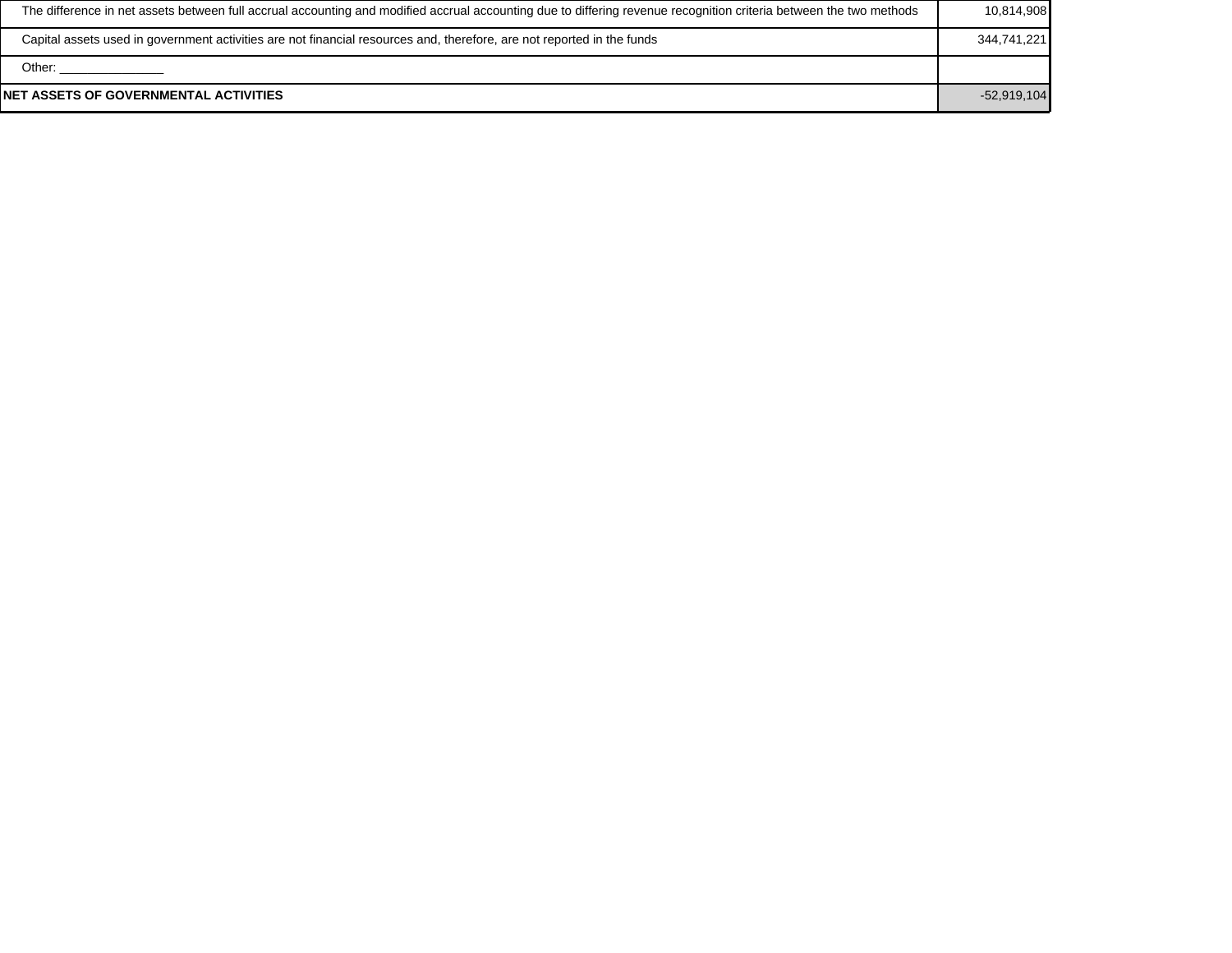| DCED-CLGS-20 (10-05) |
|----------------------|
|----------------------|

#### **County of CHESTER**

# **STATEMENT OF REVENUES, EXPENDITURES AND CHANGES IN FUND BALANCES**

### **GOVERNMENTAL FUNDS**

|                                     | General     | Managed<br><b>Behavioral</b><br><b>Healthcare</b> | <b>MH/IDD</b> | <b>Children and</b><br>Youth | <b>Build America</b><br><b>Bond Fund</b> | <b>Debt Service</b> | Other<br>Governmental<br><b>Funds</b> | <b>Total</b><br>Government<br><b>Funds</b> |
|-------------------------------------|-------------|---------------------------------------------------|---------------|------------------------------|------------------------------------------|---------------------|---------------------------------------|--------------------------------------------|
| <b>REVENUES:</b>                    |             |                                                   |               |                              |                                          |                     |                                       |                                            |
| <u>Taxes</u>                        |             |                                                   |               |                              |                                          |                     |                                       |                                            |
| Real estate                         | 104,136,730 |                                                   |               |                              |                                          | 27,870,807          | 12,627,073                            | 144,634,610                                |
| Per capita                          |             |                                                   |               |                              |                                          |                     |                                       |                                            |
| Occupation                          |             |                                                   |               |                              |                                          |                     |                                       |                                            |
| Hotel room rental                   |             |                                                   |               |                              |                                          |                     |                                       |                                            |
| Sales                               |             |                                                   |               |                              |                                          |                     |                                       |                                            |
| Other: Personal property tax        | 16,006      |                                                   |               |                              |                                          |                     |                                       | 16,006                                     |
| Other: $\_\_$                       |             |                                                   |               |                              |                                          |                     |                                       |                                            |
| <b>TOTAL TAXES</b>                  | 104,152,736 |                                                   |               |                              |                                          | 27,870,807          | 12,627,074                            | 144,650,617                                |
| <b>Intergovernmental Revenues</b>   |             |                                                   |               |                              |                                          |                     |                                       |                                            |
| Federal                             | 4,991,725   |                                                   | 3,953,912     | 4,919,439                    | 4,475,734                                |                     | 30,799,754                            | 49,140,564                                 |
| State                               | 7,898,913   | 61,056,680                                        | 25,494,609    | 16,368,305                   |                                          |                     | 22,718,991                            | 133,537,498                                |
| Local government units              | 257,348     | 569,636                                           |               |                              |                                          |                     | 8,500                                 | 835,484                                    |
| Combination                         |             |                                                   |               |                              |                                          |                     |                                       |                                            |
| TOTAL INTERGOVERNMENTAL REVENUES    | 13,147,986  | 61,626,316                                        | 29,448,521    | 21,287,744                   | 4,475,734                                |                     | 53,527,245                            | 183,513,546                                |
| <b>Charges for Service</b>          | 20,249,471  |                                                   |               | 587,417                      |                                          |                     | 12,210,411                            | 33,047,299                                 |
|                                     | 20,249,471  |                                                   |               | 587,417                      |                                          |                     | 12,210,411                            | 33,047,299                                 |
| <b>Miscellaneous Revenues</b>       |             |                                                   |               |                              |                                          |                     |                                       |                                            |
| Interest earnings                   | 656,065     |                                                   | 113,465       | 455                          | 106,643                                  | 245,614             | 168,312                               | 1,290,554                                  |
| Rents                               | 108,163     |                                                   |               |                              |                                          |                     | 427,605                               | 535,768                                    |
| Private contributions and donations |             |                                                   |               |                              |                                          |                     |                                       |                                            |
| Other: Miscellaneous                | 2,812,471   |                                                   | 24,411        | 8,801                        | 428,767                                  | 600,056             | 1,148,626                             | 5,023,132                                  |
|                                     |             |                                                   |               |                              |                                          |                     |                                       |                                            |
| <b>TOTAL MISCELLANEOUS REVENUES</b> | 3,576,699   |                                                   | 137,876       | 9,256                        | 535,410                                  | 845,670             | 1,744,543                             | 6,849,454                                  |
| <b>TOTAL REVENUES</b>               | 141,126,892 | 61,626,316                                        | 29,586,397    | 21,884,417                   | 5,011,144                                | 28,716,477          | 80,109,273                            | 368,060,916                                |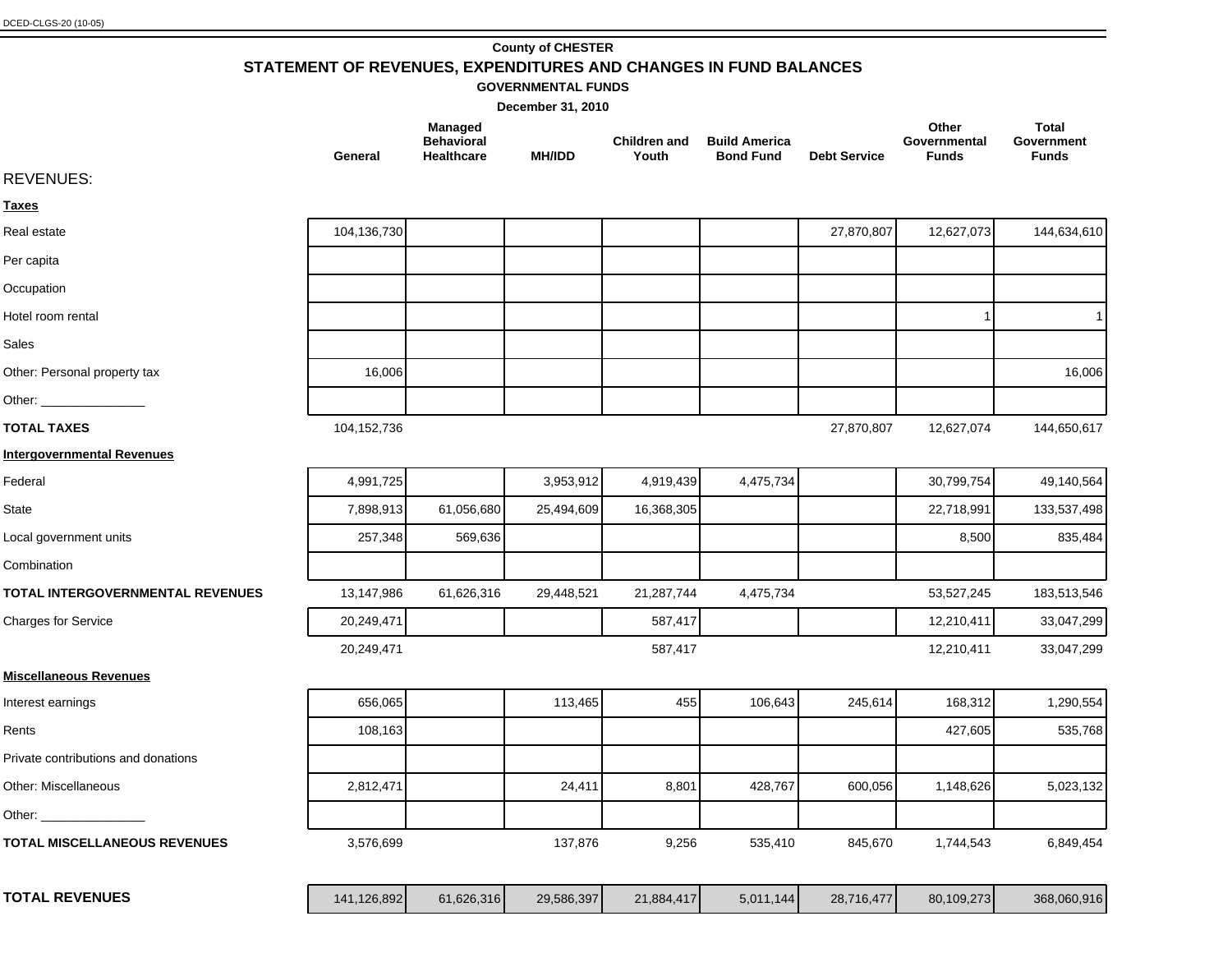# **County of CHESTER STATEMENT OF REVENUES, EXPENDITURES AND CHANGES IN FUND BALANCES**

**GOVERNMENTAL FUNDS**

**December 31, 2010**

|         | Managed                         |               |                       |                                          |                     | Other                        | Total               |
|---------|---------------------------------|---------------|-----------------------|------------------------------------------|---------------------|------------------------------|---------------------|
| General | <b>Behavioral</b><br>Healthcare | <b>MH/IDD</b> | Children and<br>Youth | <b>Build America</b><br><b>Bond Fund</b> | <b>Debt Service</b> | Governmental<br><b>Funds</b> | Government<br>Funds |

## EXPENDITURES:

| General government - administrative       | 25,241,745    |            |            |            | 111,155    | 14,880        | 1,432,929     | 26,800,709    |
|-------------------------------------------|---------------|------------|------------|------------|------------|---------------|---------------|---------------|
| General government - judicial             | 37,890,267    |            |            |            |            |               | 6,045,533     | 43,935,800    |
| Public safety                             | 2,899,368     |            |            |            |            |               | 14,535,397    | 17,434,765    |
| Highways and streets                      |               |            |            |            |            |               |               |               |
| Sanitation                                |               |            |            |            |            |               |               |               |
| Health and welfare                        | 10,218,207    | 61,178,372 | 31,166,440 | 28,018,407 | 2,878,307  |               | 49,412,735    | 182,872,468   |
| Culture - recreation                      |               |            |            |            | 343,721    |               | 12,505,588    | 12,849,309    |
| Conservation                              | 5,087,854     |            |            |            | 10,511,084 |               | 311,276       | 15,910,214    |
| Community/urban redevelopment and housing |               |            |            |            |            |               |               |               |
| Economic development and assistance       |               |            |            |            |            |               |               |               |
| Economic opportunity                      |               |            |            |            |            |               |               |               |
| Debt Service                              |               |            |            |            |            | 25,921,403    |               | 25,921,403    |
| Capital Outlay                            | 64,629        |            |            |            | 11,014,662 |               | 4,843,219     | 15,922,510    |
| Other: Corrections                        | 38,428,145    |            |            |            |            |               |               | 38,428,145    |
| Other: Public works                       |               |            |            |            |            |               | 836,489       | 836,489       |
| Other: $\rule{1em}{0.15mm}$               |               |            |            |            |            |               |               |               |
| <b>TOTAL EXPENDITURES</b>                 | 119,830,215   | 61,178,372 | 31,166,440 | 28,018,407 | 24,858,929 | 25,936,283    | 89,923,166    | 380,911,812   |
| <b>OTHER FINANCING SOURCES/(USES):</b>    |               |            |            |            |            |               |               |               |
| <b>Interfund Operating Transfers</b>      | $-16,960,249$ | $-447,944$ | 1,580,043  | 6,133,990  | 40,857,873 | $-2,602,554$  | $-31,202,380$ | $-2,641,221$  |
| Sale of capital assets                    |               |            |            |            |            |               |               |               |
| Proceeds from long-term debt              |               |            |            |            |            | 29,425,000    |               | 29,425,000    |
| Refund of bonds                           |               |            |            |            |            | $-29,715,502$ |               | $-29,715,502$ |
| Other: Premium on bond issue              |               |            |            |            |            | 571,117       |               | 571,117       |
| Other: Sale of capital assets             | 25,717        |            |            |            | 10,566     |               |               | 36,283        |
| Other: ______________                     |               |            |            |            |            |               |               |               |
| TOTAL OTHER FINANCING SOURCES/(USES)      | -16,934,532   | $-447,944$ | 1,580,043  | 6,133,990  | 40,868,439 | $-2,321,939$  | $-31,202,380$ | $-2,324,323$  |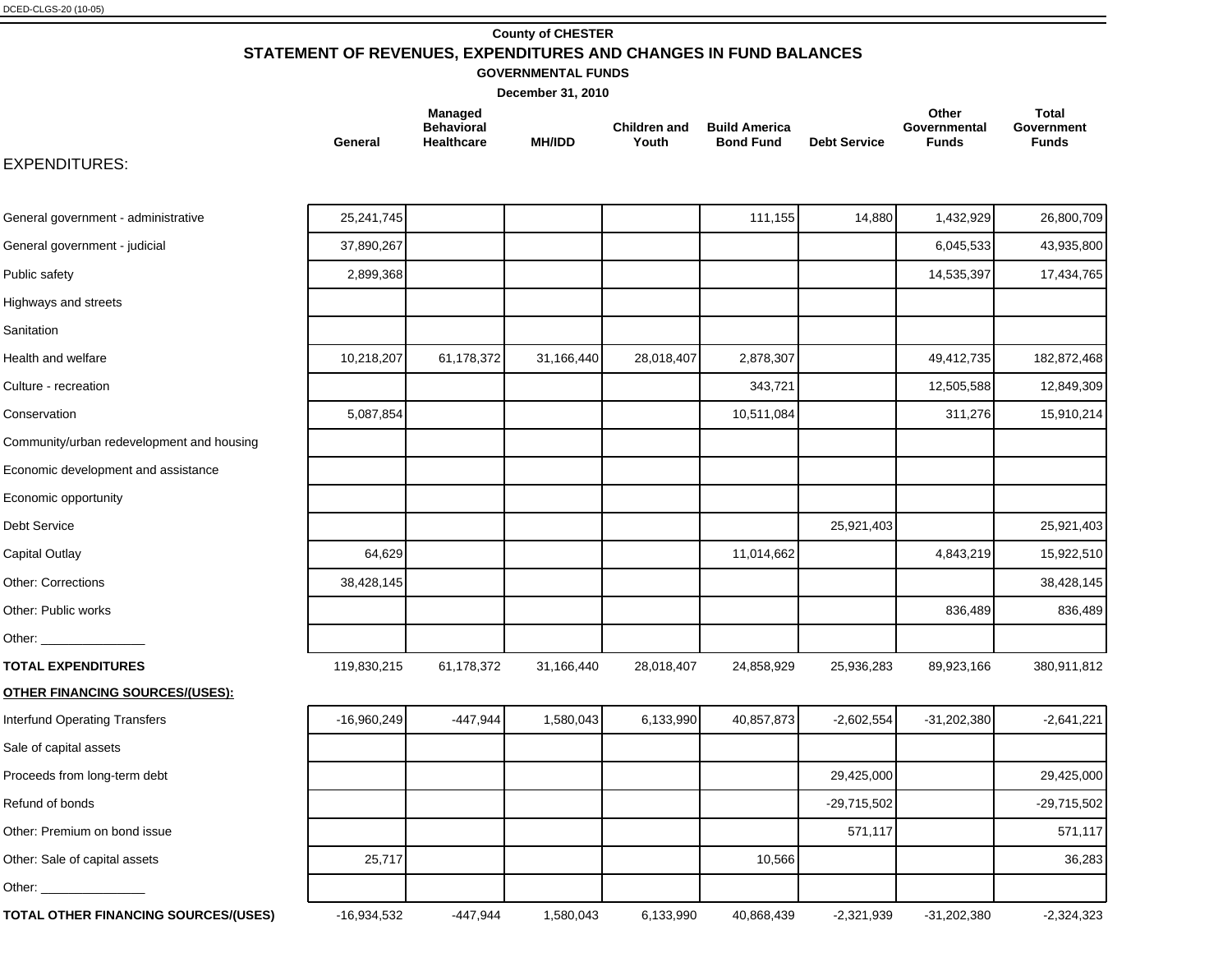| <b>County of CHESTER</b>                                         |
|------------------------------------------------------------------|
| STATEMENT OF REVENUES, EXPENDITURES AND CHANGES IN FUND BALANCES |

**GOVERNMENTAL FUNDS**

| December 31, 2010                       |            |                                                          |               |                              |                                          |                     |                                       |                                            |
|-----------------------------------------|------------|----------------------------------------------------------|---------------|------------------------------|------------------------------------------|---------------------|---------------------------------------|--------------------------------------------|
|                                         | General    | <b>Managed</b><br><b>Behavioral</b><br><b>Healthcare</b> | <b>MH/IDD</b> | <b>Children and</b><br>Youth | <b>Build America</b><br><b>Bond Fund</b> | <b>Debt Service</b> | Other<br>Governmental<br><b>Funds</b> | <b>Total</b><br>Government<br><b>Funds</b> |
| <b>CHANGE IN FUND BALANCE</b>           | 4,362,145  |                                                          |               |                              | 21,020,654                               | 458,255             | $-41,016,273$                         | $-15,175,219$                              |
|                                         |            |                                                          |               |                              |                                          |                     |                                       |                                            |
| <b>FUND BALANCE - BEGINNING OF YEAR</b> | 41,463,475 |                                                          |               |                              |                                          | 19,562,032          | 62,235,914                            | 123,261,421                                |
|                                         |            |                                                          |               |                              |                                          |                     |                                       |                                            |
| <b>PRIOR PERIOD ADJUSTMENT</b>          |            |                                                          |               |                              |                                          |                     |                                       |                                            |
|                                         |            |                                                          |               |                              |                                          |                     |                                       |                                            |
| <b>FUND BALANCE - END OF YEAR</b>       | 45,825,620 |                                                          |               |                              | 21,020,654                               | 20,020,287          | 21,219,641                            | 108,086,202                                |
|                                         |            |                                                          |               |                              |                                          |                     |                                       |                                            |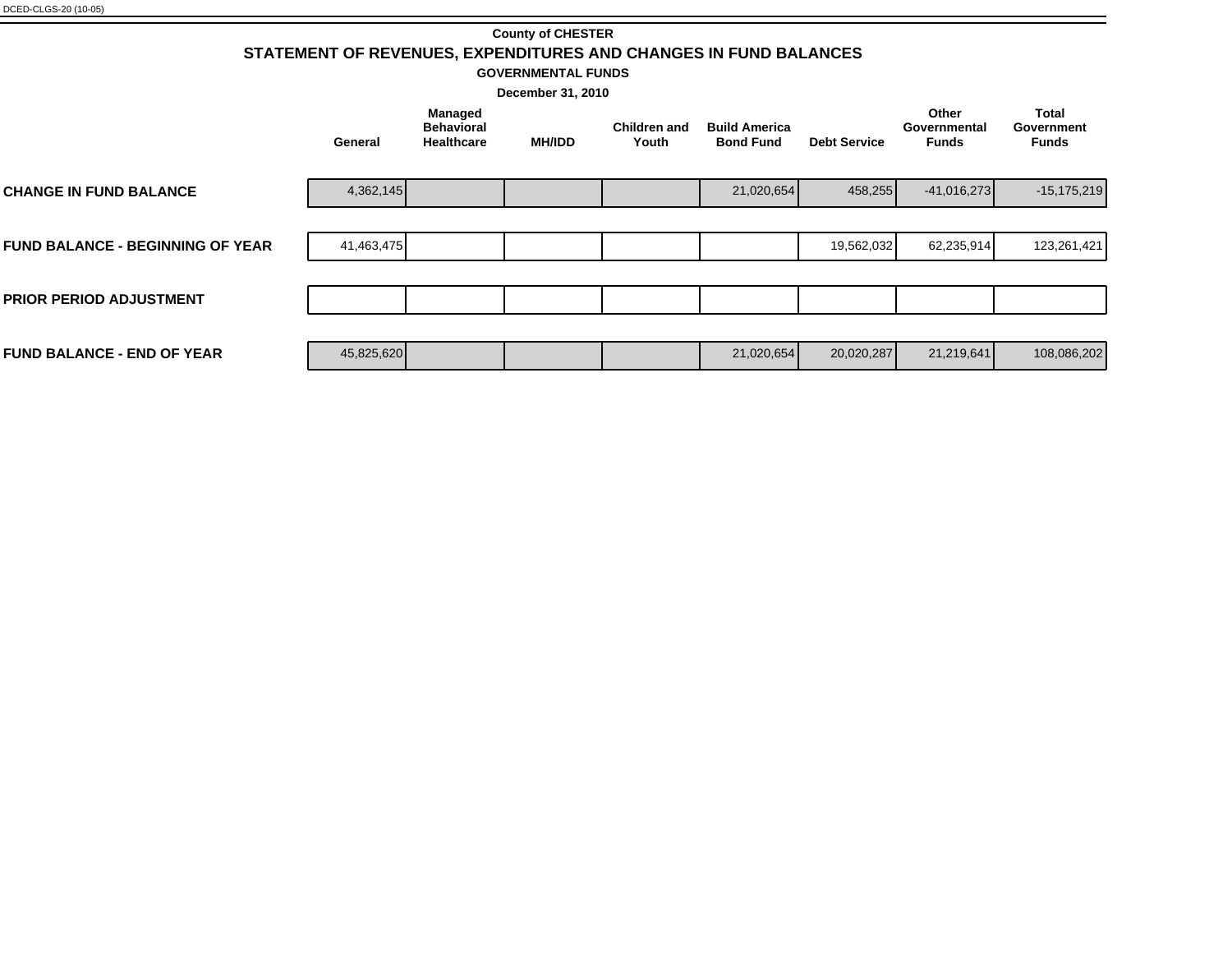**December 31, 2010**

#### **Amounts reported for governmental activities in the statement of activities are different because:**

Net changes in fund balance - total governmental funds

The net revenue of certain activities of the internal services fund is reported with governmental activities

The issuance of long-term debt (e.g. bonds, leases) provides current financial resources to governmental funds, while the repayment of the principal of long-term debt consumes the current financial resources of governmental funds. Neither transaction, however, has any effect on net assets. Additionally, various other long-term liabilities do not require the use of current financial resources and, therefore are not reported as expenditures in governmental funds. This amount is the net effect of the differences in the treatment of long-term liabilities on the statement of activities

The difference in the change in net assets between full accrual accounting and modified accrual accounting due to differing revenue recognition criteria between the two server between the two server and counting the two se

The net effect of various transactions involving capital assets, (i.e. purchases, disposals, etc.) is to increase net assets

Other:

#### **CHANGE IN NET ASSESTS OF GOVERNMENTAL ACTIVITIES** -7,996,700

#### **Amounts reported for governmental activities in the statement of activities are different because:**

Real Estate Taxes

Occupation Taxes (levied under municipal code)

Residence Taxes (levied by cities of the 3rd Class)

Regional Asset District Sales Tax (Allegheny County municipalities only)

Per Capita Taxes

Real Estate Transfer Taxes

Earned Income Taxes / Wage Taxes

Business Gross Receipts Taxes

Occupation Taxes (levied under Act 511)

Local Services Tax \*\*

Amusement / Admission Taxes

Mechanical Device Taxes

Other Local Tax Enabling Act / Act 511 / Taxes

Other:

**CHANGE IN NET ASSESTS OF GOVERNMENTAL ACTIVITIES**

**Amounts reported for governmental activities in the statement of activities are different because:**

All Other Licenses and Permits

| $-15, 175, 219$ |
|-----------------|
| $-3,279,856$    |
| 7,705,866       |
| $-392,208$      |
| 3,144,717       |
|                 |
|                 |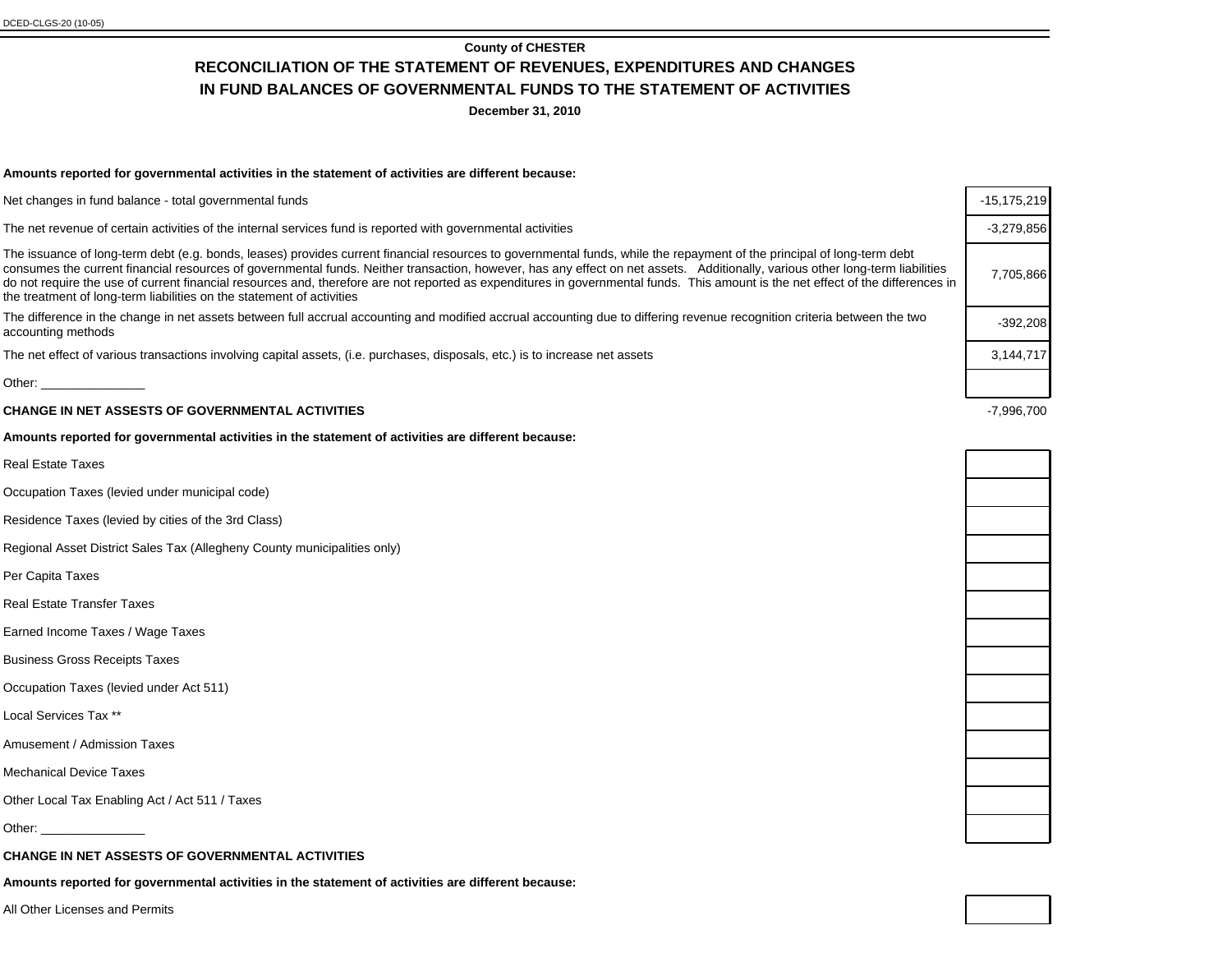**December 31, 2010**

**Amounts reported for governmental activities in the statement of activities are different because:**

Cable Television Franchise Fees

**CHANGE IN NET ASSESTS OF GOVERNMENTAL ACTIVITIES**

**Amounts reported for governmental activities in the statement of activities are different because:**

Fines and Forfeits

**CHANGE IN NET ASSESTS OF GOVERNMENTAL ACTIVITIES**

**Amounts reported for governmental activities in the statement of activities are different because:**

Interest Earnings

Rents and Royalties

#### **CHANGE IN NET ASSESTS OF GOVERNMENTAL ACTIVITIES**

**Amounts reported for governmental activities in the statement of activities are different because:**

Highways and Streets

Community Development

All Other Federal Capital and Operating Grants

National Forest

All Other Federal Shared Revenue and Entitlements

Federal Payments in Lieu of Taxes

#### **CHANGE IN NET ASSESTS OF GOVERNMENTAL ACTIVITIES**

**Amounts reported for governmental activities in the statement of activities are different because:**

Highways and Streets

Community Development

Recycling / Act 101

All Other State Capital and Operating Grants

Public Utility Realty Tax (PURTA)

Motor Vehicle Fuel Tax (Liquid Fuels Tax) and State Road Turnback

Alcoholic Beverage Licenses

General Municipal Pension System State Aid

Foreign Fire Insurance Tax Distribution

Local Share Assessment/Gaming Proceeds









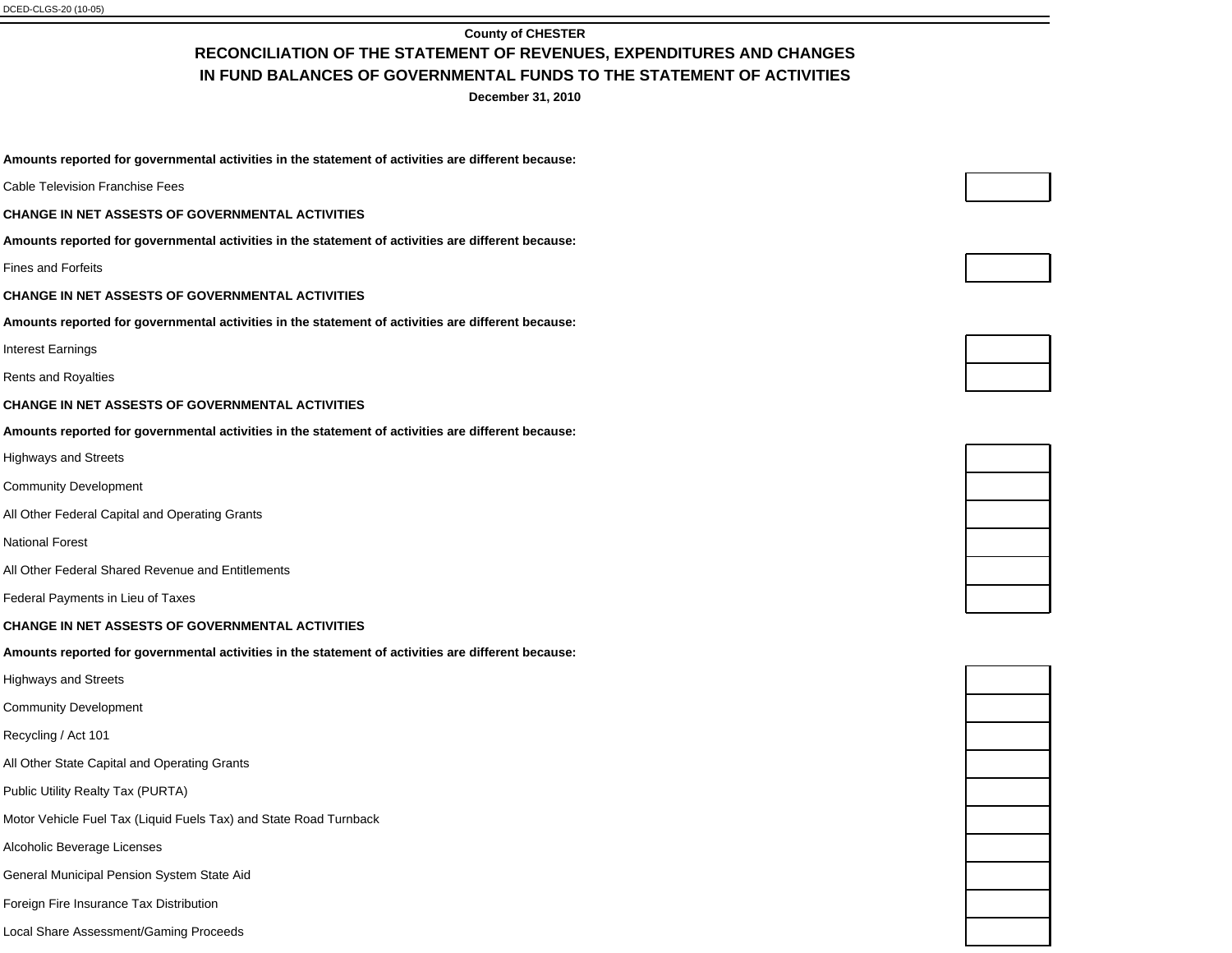**December 31, 2010**

#### **Amounts reported for governmental activities in the statement of activities are different because:**

- All Other State Shared Revenues and Entitlements
- State Payments in Lieu of Taxes
- **CHANGE IN NET ASSESTS OF GOVERNMENTAL ACTIVITIES**
- **Amounts reported for governmental activities in the statement of activities are different because:**
- Highways and Streets
- All Other Local Governmental Units Capital and Operating Grants
- Local Government Unit Shared Payments for Contracted Intergovernmental Services
- Local Governmental Units and Authorities Payments in Lieu of Taxes

#### **CHANGE IN NET ASSESTS OF GOVERNMENTAL ACTIVITIES**

#### **Amounts reported for governmental activities in the statement of activities are different because:**

- General Government
- Public Safety
- Parking
- All Other Charges for Highway & Streets Services
- Wastewater / Sewage (including connection / tapping fees, sewer usage charges, reserve capacity fee, etc.)
- Solid Waste Collection and Disposal Charge (trash)
- Host Municipality Benefit Fee for Solid Waste Facility
- All Other Charges for Sanitation Services
- Health
- Human Services
- Culture and Recreation
- Airports
- Bars
- **Cemeteries**
- Electric System
- Gas System
- Housing System
- Markets

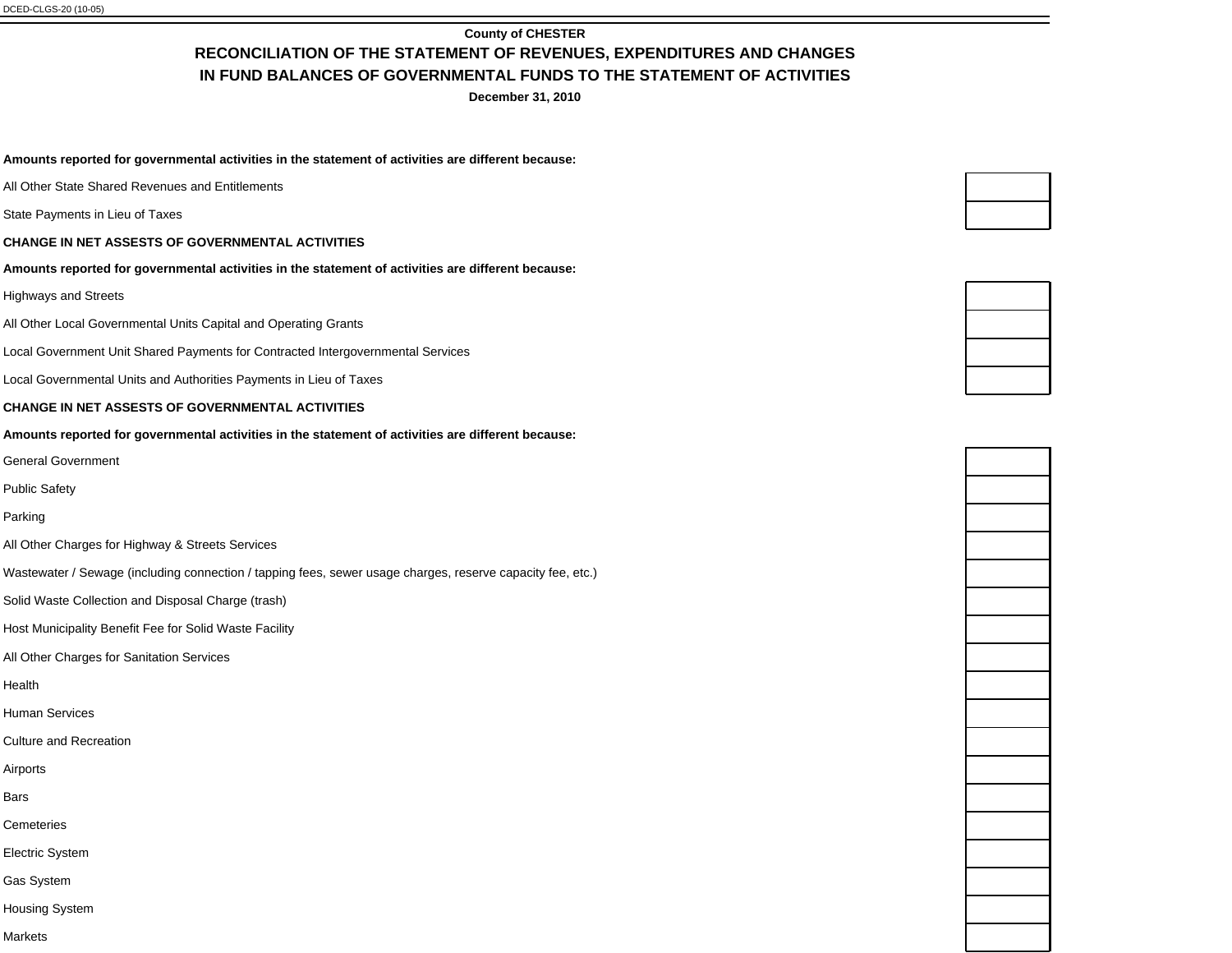**December 31, 2010**

**Amounts reported for governmental activities in the statement of activities are different because:**

- Transit Systems
- Water System
- All Other Charges for Service
- **CHANGE IN NET ASSESTS OF GOVERNMENTAL ACTIVITIES**
- **Amounts reported for governmental activities in the statement of activities are different because:**
- Special Assessments
- Escheats (sale of personal property)
- Contributions and Donations from Private Sectors
- Fiduciary Fund Pension Contributions
- All Other Unclassified Operating Revenues

#### **CHANGE IN NET ASSESTS OF GOVERNMENTAL ACTIVITIES**

#### **Amounts reported for governmental activities in the statement of activities are different because:**

- Proceeds of General Fixed Asset Disposition
- Interfund Operating Transfers
- Proceeds of General Long-Term Debt
- Proceeds of Short Term-Debt
- Refunds of Prior Year Expenditures
- **CHANGE IN NET ASSESTS OF GOVERNMENTAL ACTIVITIES**

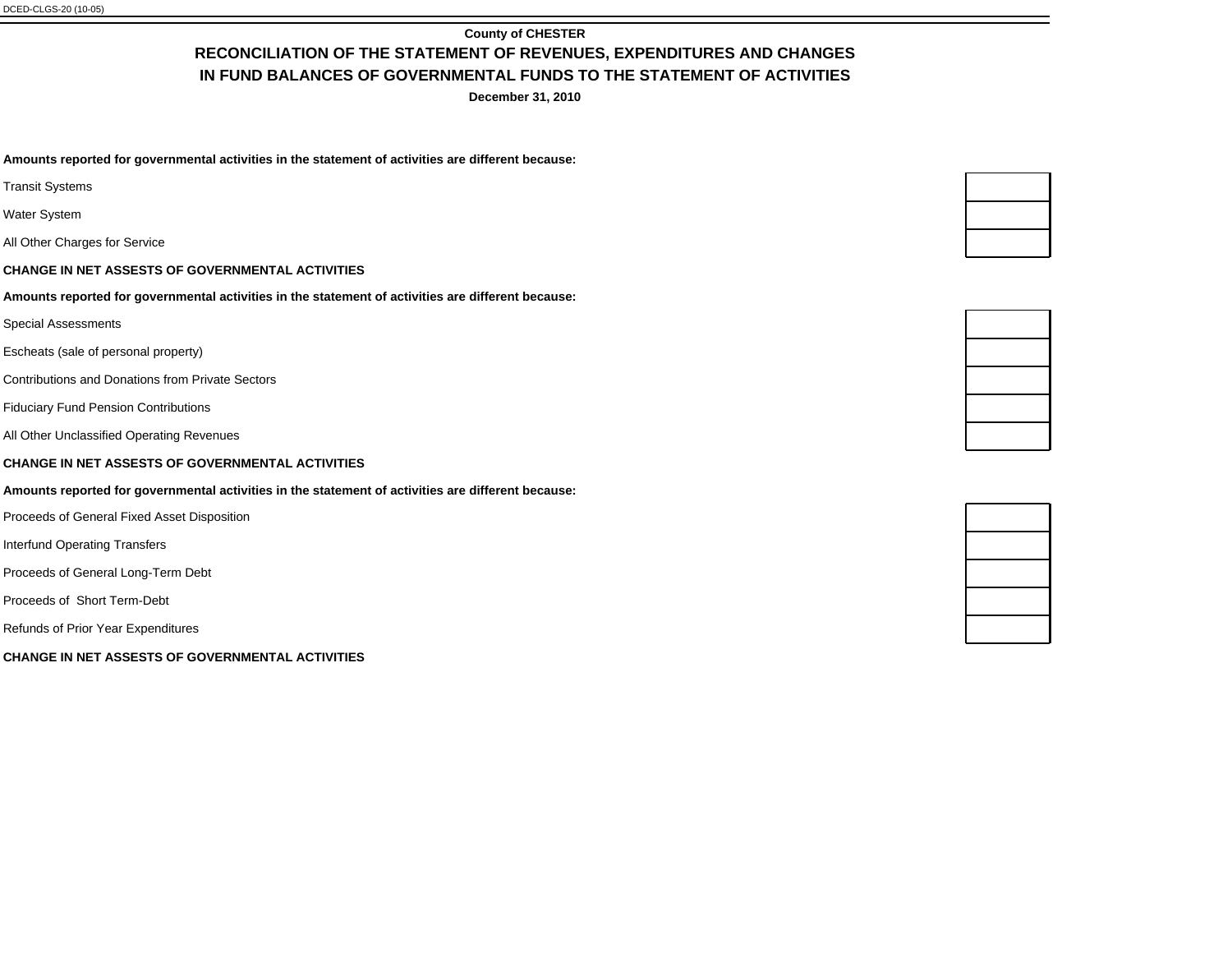# **County of CHESTER**

**STATEMENT OF NET ASSETS FUNDS**

**Proprietary Funds**

**December 31, 2010**

|          |                                                         |  | Other           |       |                                        |
|----------|---------------------------------------------------------|--|-----------------|-------|----------------------------------------|
|          | Internal                                                |  | <b>Business</b> |       | <b>Total Business</b> Internal Service |
| Pocopson | Service Funds Maior Bus. #3 Maior Bus. #4 Maior Bus. #5 |  | Funds           | Funds | Fund                                   |

## **CURRENT ASSETS**

| Cash and cash equivalents                         | 288,394   |  |  | 288,394   | 9,948,604  |
|---------------------------------------------------|-----------|--|--|-----------|------------|
| Investments                                       |           |  |  |           |            |
| Receivables (net of allowance for uncollectibles) | 3,004,514 |  |  | 3,004,514 | 70,440     |
| Due from other governments                        |           |  |  |           |            |
| Due from other funds                              |           |  |  |           |            |
| Inventories                                       | 87,175    |  |  | 87,175    |            |
| Prepaids                                          | 19,985    |  |  | 19,985    | 916,335    |
| Deferred charges                                  | 4,463     |  |  | 4,463     |            |
| Restricted assets:                                |           |  |  |           |            |
| Temporarily restricted:                           |           |  |  |           |            |
| Cash and cash equivalents                         | 402,755   |  |  | 402,755   |            |
| Investments                                       |           |  |  |           |            |
| Intergovernmental receivable                      |           |  |  |           |            |
|                                                   |           |  |  |           |            |
| <b>TOTAL CURRENT ASSETS</b>                       | 3,807,286 |  |  | 3,807,286 | 10,935,379 |
| <b>NON-CURRENT ASSETS</b>                         |           |  |  |           |            |
| Permanently restricted:                           |           |  |  |           |            |
| Investments                                       |           |  |  |           |            |
| Capital assets not being depreciated:             |           |  |  |           |            |
| Land                                              |           |  |  |           |            |
| Construction in progress                          | 402,740   |  |  | 402,740   |            |
| Capital assets net of accumulated depreciation:   |           |  |  |           |            |
| Buildings and system                              | 3,211,576 |  |  | 3,211,576 |            |
| Improvements other than buildings                 | 41,802    |  |  | 41,802    |            |
| Machinery and equipment                           | 625,784   |  |  | 625,784   | 945,540    |
| Infrastructure                                    |           |  |  |           |            |
|                                                   |           |  |  |           |            |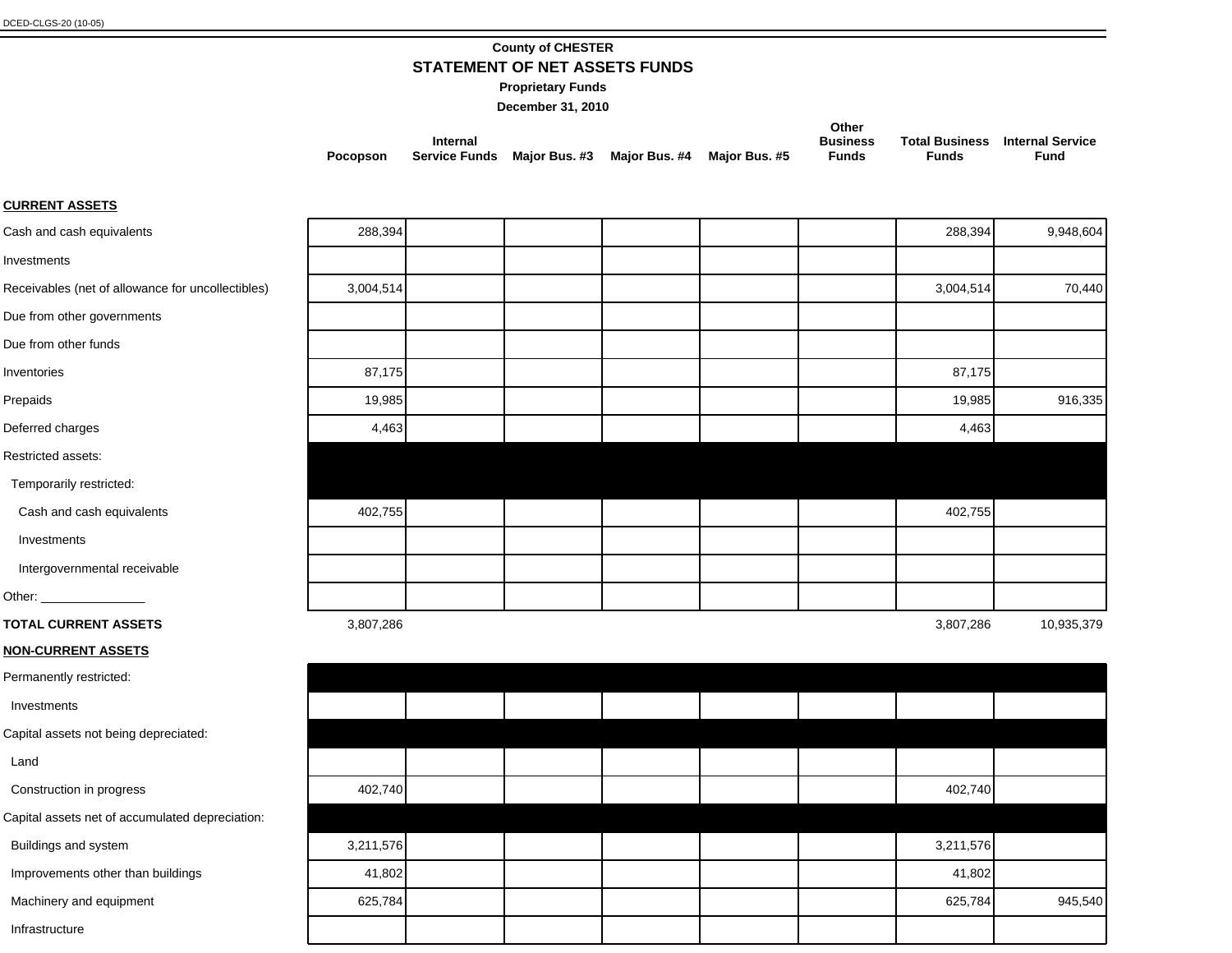# **County of CHESTER STATEMENT OF NET ASSETS FUNDS**

**Proprietary Funds**

|                                                 | Pocopson  | Internal<br><b>Service Funds</b> | Major Bus. #3 Major Bus. #4 | Major Bus. #5 | Other<br><b>Business</b><br><b>Funds</b> | <b>Funds</b> | <b>Total Business</b> Internal Service<br><b>Fund</b> |
|-------------------------------------------------|-----------|----------------------------------|-----------------------------|---------------|------------------------------------------|--------------|-------------------------------------------------------|
| <b>NON-CURRENT ASSETS</b>                       |           |                                  |                             |               |                                          |              |                                                       |
|                                                 |           |                                  |                             |               |                                          |              |                                                       |
| <b>TOTAL NON-CURRENT ASSETS</b>                 | 4,281,902 |                                  |                             |               |                                          | 4,281,902    | 945,540                                               |
| <b>TOTAL ASSETS</b>                             | 8,089,188 |                                  |                             |               |                                          | 8,089,188    | 11,880,919                                            |
| <b>CURRENT LIABILITIES</b>                      |           |                                  |                             |               |                                          |              |                                                       |
| Accounts payable                                | 397,293   |                                  |                             |               |                                          | 397,293      | 909,444                                               |
| Due to other governments                        |           |                                  |                             |               |                                          |              |                                                       |
| Due to other funds                              | 2,008,900 |                                  |                             |               |                                          | 2,008,900    | 211,134                                               |
| Deferred revenue                                |           |                                  |                             |               |                                          |              |                                                       |
| Funds held as fiduciary                         | 443,530   |                                  |                             |               |                                          | 443,530      |                                                       |
| Non-current liabilities-due in less than 1 year | 492,356   |                                  |                             |               |                                          | 492,356      | 2,645,451                                             |
| Other current liabilities                       |           |                                  |                             |               |                                          |              | 111,960                                               |
| Other: Accrued liabilities                      | 564,512   |                                  |                             |               |                                          | 564,512      | 20,215                                                |
| Other: Capital leases payable                   |           |                                  |                             |               |                                          |              | 616,467                                               |
| Other: __________________                       |           |                                  |                             |               |                                          |              |                                                       |
| <b>TOTAL CURRENT LIABILITIES</b>                | 3,906,591 |                                  |                             |               |                                          | 3,906,591    | 4,514,671                                             |
| <b>NON-CURRENT LIABILITIES</b>                  |           |                                  |                             |               |                                          |              |                                                       |
| Debt due in more than 1 year                    | 621,501   |                                  |                             |               |                                          | 621,501      |                                                       |
| Other non-current liabilities                   | 333,603   |                                  |                             |               |                                          | 333,603      | 1,440,079                                             |
| Other: Capital leases payable                   |           |                                  |                             |               |                                          |              | 329,073                                               |
| Other: __________________                       |           |                                  |                             |               |                                          |              |                                                       |
| <b>TOTAL NON-CURRENT LIABILITIES</b>            | 955,104   |                                  |                             |               |                                          | 955,104      | 1,769,152                                             |
| <b>TOTAL LIABILITIES</b>                        | 4,861,695 |                                  |                             |               |                                          | 4,861,695    | 6,283,823                                             |
|                                                 |           |                                  |                             |               |                                          |              |                                                       |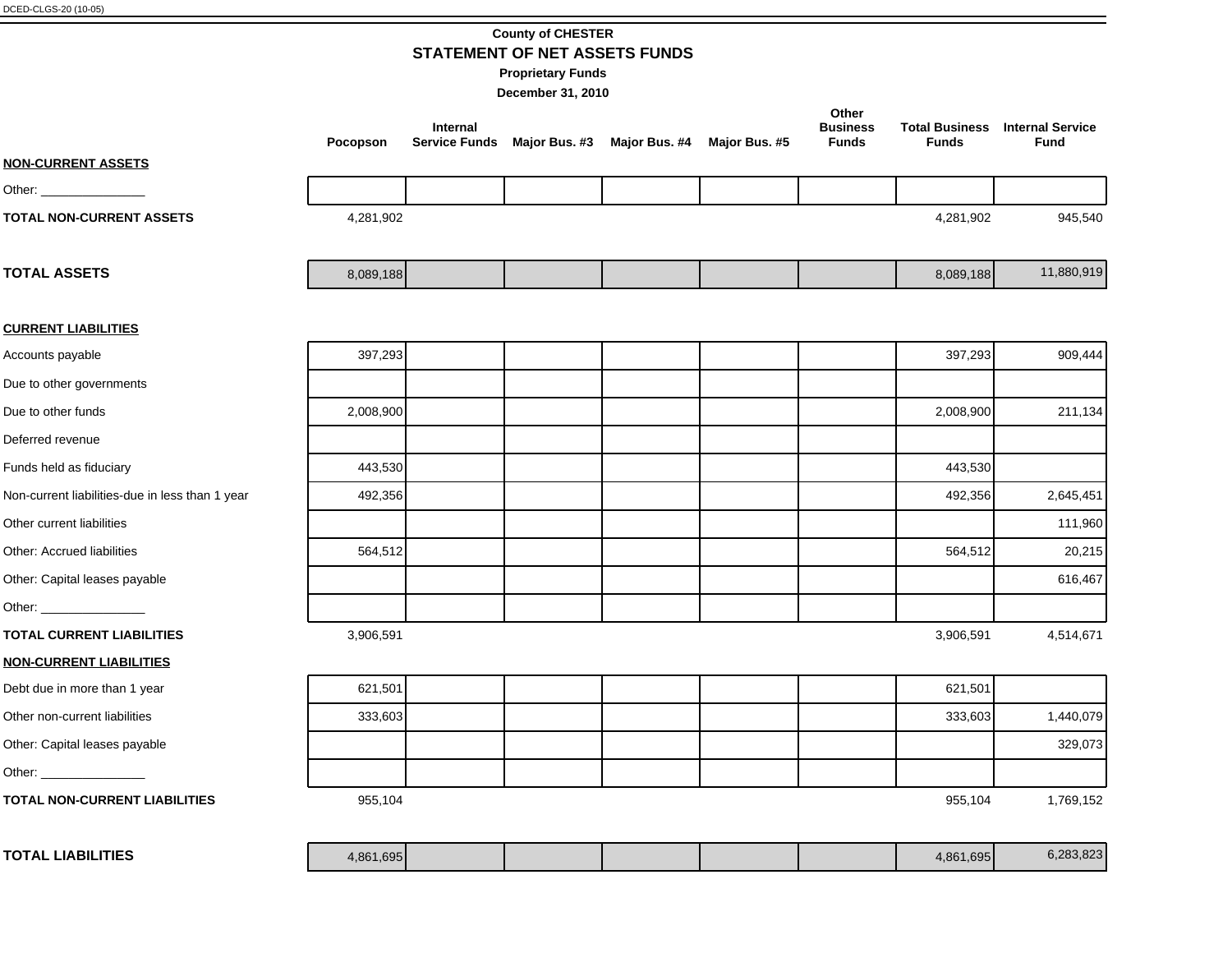## **County of CHESTER STATEMENT OF NET ASSETS FUNDS**

**Proprietary Funds**

**December 31, 2010**

|                 |                                                         |  | Other           |              |                                        |
|-----------------|---------------------------------------------------------|--|-----------------|--------------|----------------------------------------|
|                 | Internal                                                |  | <b>Business</b> |              | <b>Total Business</b> Internal Service |
| <b>Pocopson</b> | Service Funds Maior Bus. #3 Maior Bus. #4 Maior Bus. #5 |  | Funds           | <b>Funds</b> | Fund                                   |

**NET ASSETS**

| Investment in capital assets, net of related debt                                                        | 3,634,505  |  |  |  |  |  | 3,634,505  |            |
|----------------------------------------------------------------------------------------------------------|------------|--|--|--|--|--|------------|------------|
| Restricted                                                                                               |            |  |  |  |  |  |            |            |
| Unrestricted                                                                                             | $-407,012$ |  |  |  |  |  | $-407,012$ | 5,597,096  |
| <b>TOTAL NET ASSETS</b>                                                                                  | 3,227,493  |  |  |  |  |  | 3,227,493  | 5,597,096  |
|                                                                                                          |            |  |  |  |  |  |            |            |
| <b>TOTAL LIABILITIES AND NET ASSETS</b>                                                                  | 8,089,188  |  |  |  |  |  | 8,089,188  | 11,880,919 |
| Adjustments to reflect the consolidation of internal service fund activities related to enterprise funds |            |  |  |  |  |  | 434,262    |            |

Changes in Net Assets of Business-type Activities 3,661,755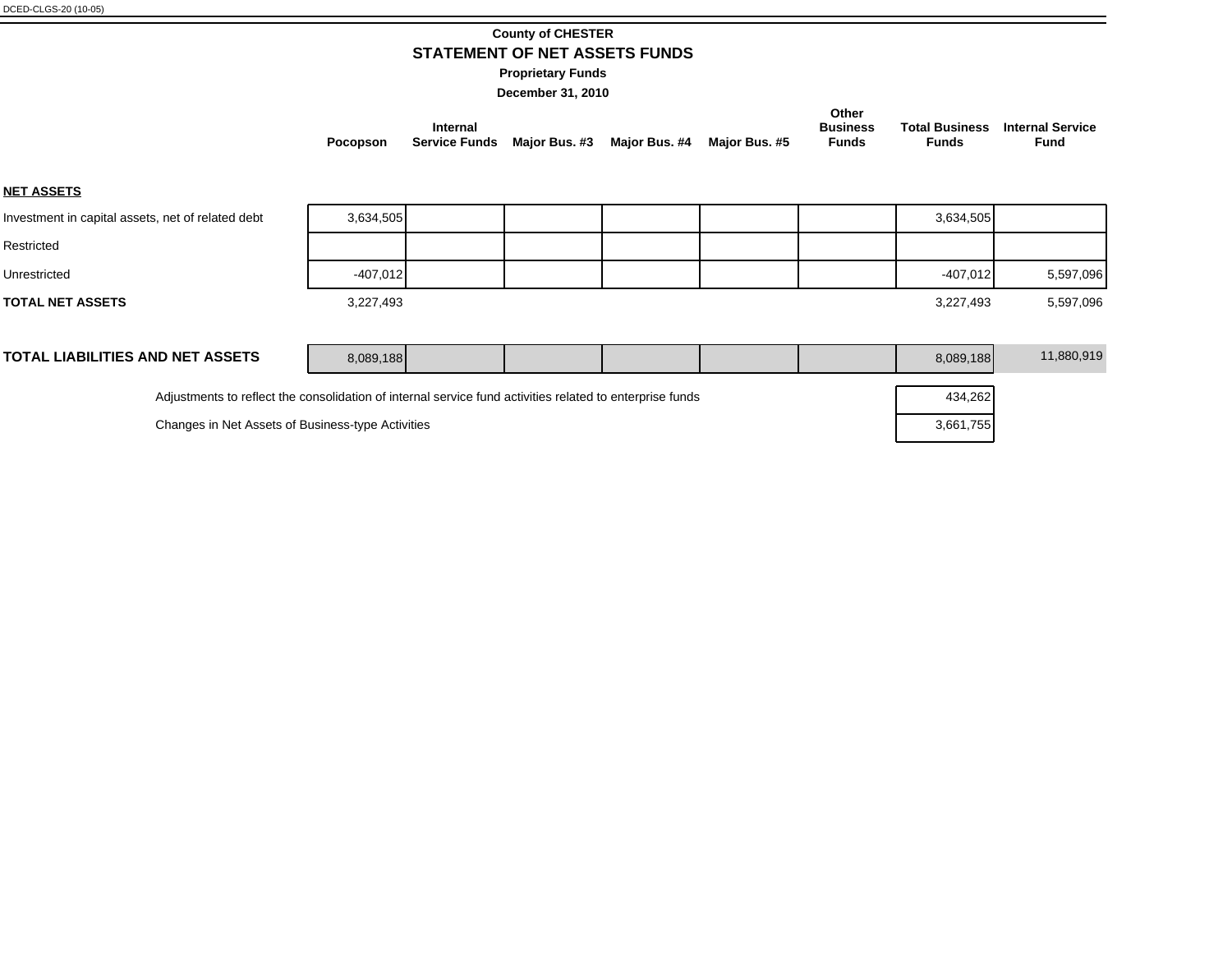# **County of CHESTER**

**STATEMENT OF REVENUES, EXPENSES AND CHANGES IN FUND NET ASSETS-**

**Proprietary Funds**

**December 31, 2010**

|                 |                                                         |  | Other           |       |                                        |
|-----------------|---------------------------------------------------------|--|-----------------|-------|----------------------------------------|
|                 | Internal                                                |  | <b>Business</b> |       | <b>Total Business</b> Internal Service |
| <b>Pocopson</b> | Service Funds Maior Bus. #3 Maior Bus. #4 Maior Bus. #5 |  | Funds           | Funds | Fund                                   |

## **OPERATING REVENUES**

| Charges for service                     | 22,120,447   |  |  | 22,120,447   | 40,313,277   |
|-----------------------------------------|--------------|--|--|--------------|--------------|
| Operating grants                        |              |  |  |              |              |
| Other: Miscellaneous                    | 166,856      |  |  | 166,856      | 864,713      |
|                                         |              |  |  |              |              |
| <b>TOTAL OPERATING REVENUES</b>         | 22,287,303   |  |  | 22,287,303   | 41,177,990   |
| <b>OPERATING EXPENSES</b>               |              |  |  |              |              |
| Personnel services                      | 19,445,648   |  |  | 19,445,648   | 1,017,982    |
| Contracted services                     |              |  |  |              |              |
| Supplies and materials                  |              |  |  |              |              |
| Repairs and maintenance                 |              |  |  |              |              |
| <b>Utilities</b>                        |              |  |  |              |              |
| Other services and charges              | 3,468,323    |  |  | 3,468,323    | 15,564,435   |
| Depreciation and amortization           | 621,802      |  |  | 621,802      | 1,007,756    |
| Other: Bad debt                         | 205,000      |  |  | 205,000      |              |
| Other: Indirect costs                   | 1,226,365    |  |  | 1,226,365    | 61,505       |
| Other: Self insurance claims            | 170,959      |  |  | 170,959      | 27,617,045   |
|                                         |              |  |  |              |              |
| <b>TOTAL OPERATING EXPENSES</b>         | 25,138,097   |  |  | 25,138,097   | 45,268,723   |
|                                         |              |  |  |              |              |
| <b>OPERATING INCOME/(LOSS)</b>          | $-2,850,794$ |  |  | $-2,850,794$ | $-4,090,733$ |
|                                         |              |  |  |              |              |
| <b>NONOPERATING REVENUES/(EXPENSES)</b> |              |  |  |              |              |
| Intergovernmental                       |              |  |  |              |              |
| Investment earnings                     | 112          |  |  | 112          | 171,810      |

Interest expense | -32,694 | -32,694 | -30,998

Gain/(loss) on sale of assets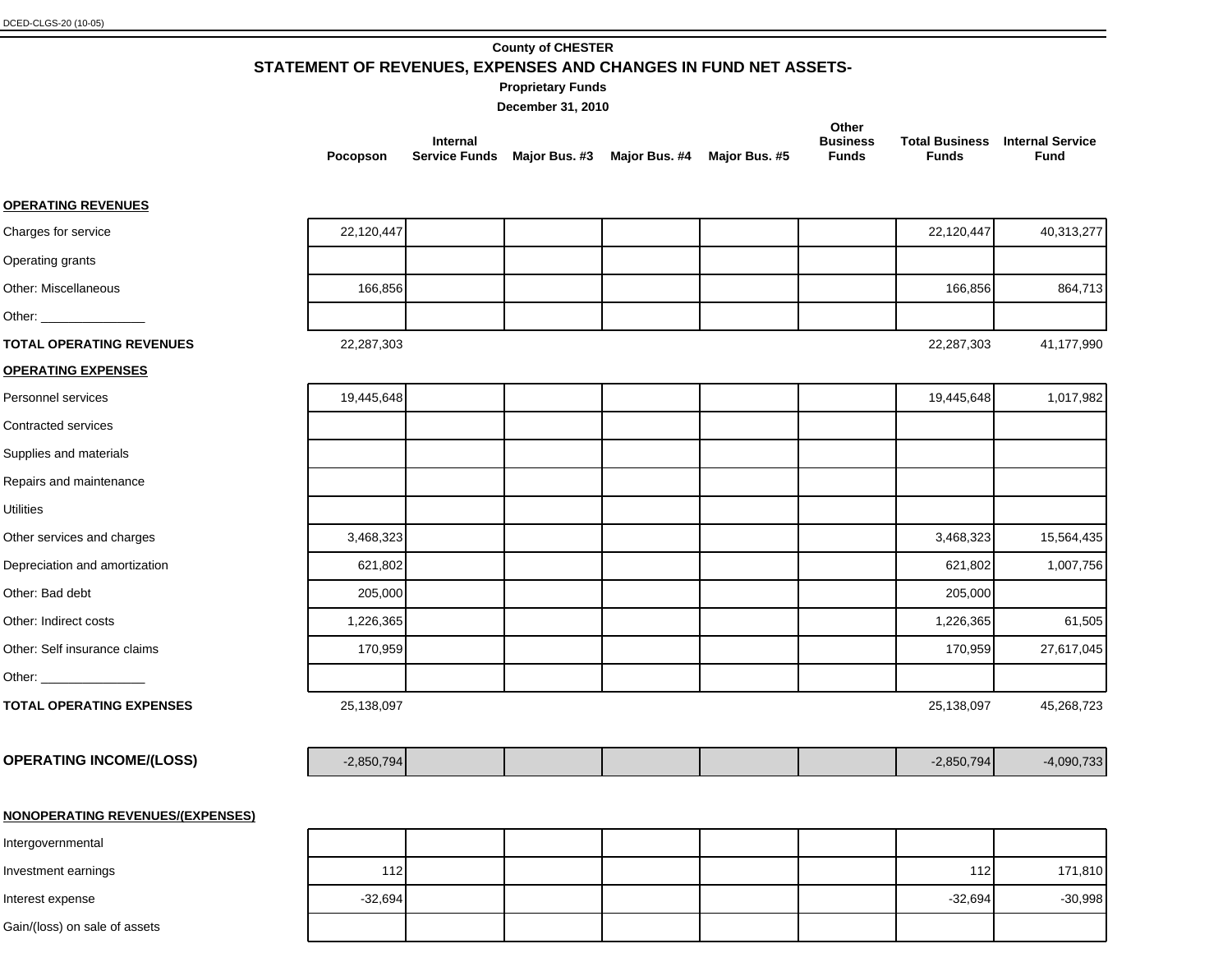**County of CHESTER**

**STATEMENT OF REVENUES, EXPENSES AND CHANGES IN FUND NET ASSETS-**

**Proprietary Funds**

**December 31, 2010**

|                                         | Pocopson  | <b>Internal</b><br><b>Service Funds</b> | Major Bus. #3 Major Bus. #4 | Major Bus. #5 | Other<br><b>Business</b><br><b>Funds</b> | <b>Total Business</b><br><b>Funds</b> | <b>Internal Service</b><br><b>Fund</b> |
|-----------------------------------------|-----------|-----------------------------------------|-----------------------------|---------------|------------------------------------------|---------------------------------------|----------------------------------------|
| <b>NONOPERATING REVENUES/(EXPENSES)</b> |           |                                         |                             |               |                                          |                                       |                                        |
| Other: Capital grant                    | 342,267   |                                         |                             |               |                                          | 342,267                               |                                        |
|                                         |           |                                         |                             |               |                                          |                                       |                                        |
| TOTAL NONOPERATING REVENUES/(EXPENSES)  | 309,685   |                                         |                             |               |                                          | 309,685                               | 140,812                                |
|                                         |           |                                         |                             |               |                                          |                                       |                                        |
| OPERATING TRANSFER IN/(OUT)             | 2,541,221 |                                         |                             |               |                                          | 2,541,221                             | 100,000                                |
|                                         |           |                                         |                             |               |                                          |                                       |                                        |
| <b>CHANGE IN NET ASSETS</b>             | 112       |                                         |                             |               |                                          | 112                                   | $-3,849,921$                           |
|                                         |           |                                         |                             |               |                                          |                                       |                                        |
| <b>NET ASSETS - BEGINNING OF YEAR</b>   | 3,227,381 |                                         |                             |               |                                          |                                       | 9,447,017                              |
|                                         |           |                                         |                             |               |                                          |                                       |                                        |
| <b>PRIOR PERIOD ADJUSTMENT</b>          |           |                                         |                             |               |                                          |                                       |                                        |
|                                         |           |                                         |                             |               |                                          |                                       |                                        |
| <b>NET ASSETS - END OF YEAR</b>         | 3,227,493 |                                         |                             |               |                                          |                                       | 5,597,096                              |
|                                         |           |                                         |                             |               |                                          |                                       |                                        |

Adjustments to reflect the consolidation of internal service fund activities related to enterprise funds -570,066

Changes in Net Assets of Business-type Activities -569,954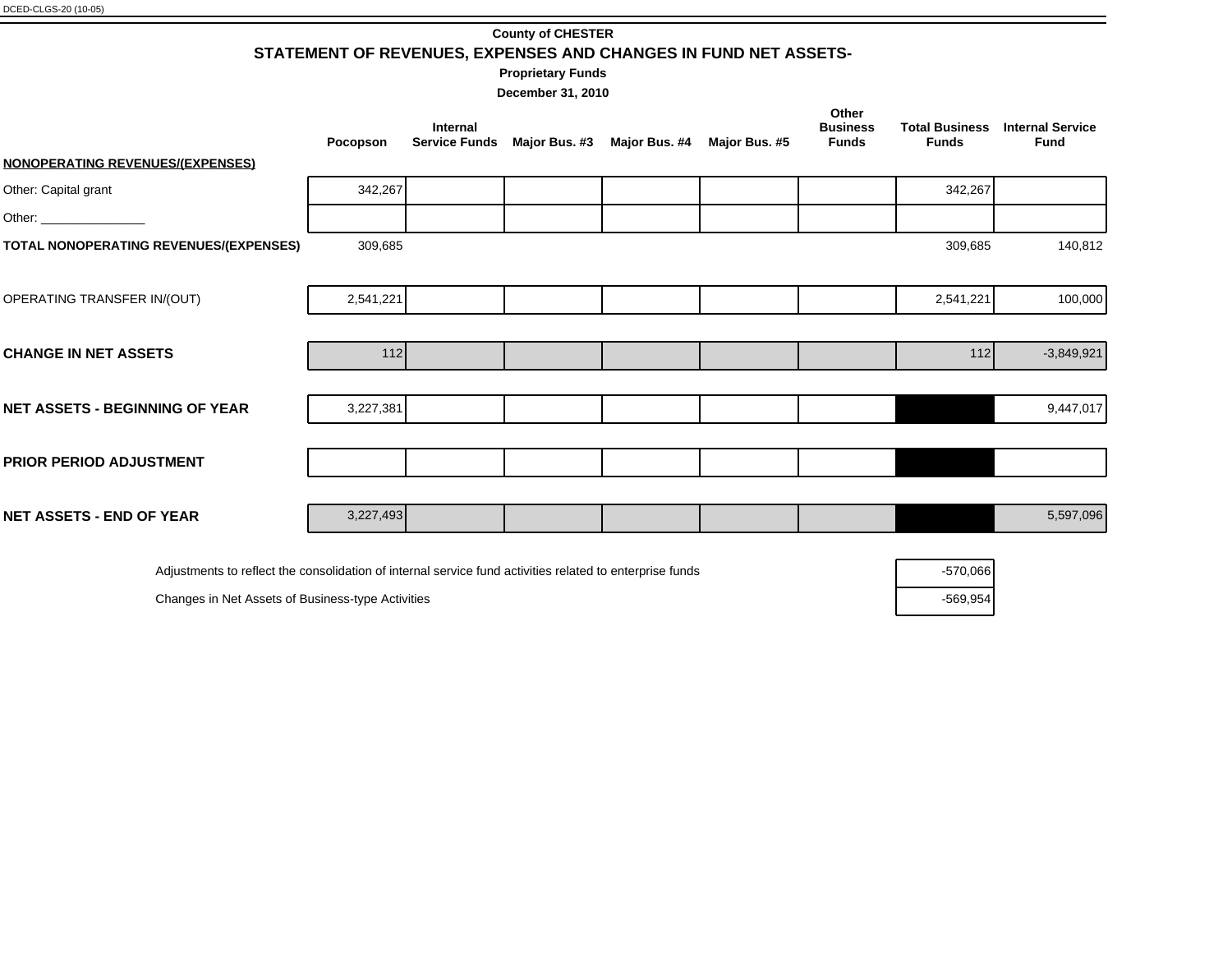## **County of CHESTER GOVERNMENT-WIDE STATEMENT OF ACTIVITIES**

|                                         | <b>Governmental Activities</b> | <b>Business-Type Activities</b> | <b>Total</b> |
|-----------------------------------------|--------------------------------|---------------------------------|--------------|
| TOTAL PRIMARY GOVERNMENTS               | $-153,775,639$                 | $-3,111,287$                    | -156,886,926 |
| <b>GENERAL REVENUES:</b>                |                                |                                 |              |
| Taxes:                                  |                                |                                 |              |
| Real estate                             | 144,430,732                    |                                 | 144,430,732  |
| Per capita                              |                                |                                 |              |
| Occupation                              |                                |                                 |              |
| Hotel room rental                       |                                |                                 |              |
| Sales                                   |                                |                                 |              |
| Personal property tax                   | 16,006                         |                                 | 16,006       |
| Licenses and permits                    |                                |                                 |              |
| Grants and contributions not restricted |                                |                                 |              |
| Unrestricted investment earnings        | 1,341,897                      | 112                             | 1,342,009    |
| Other: Miscellaneous                    | 2,531,524                      |                                 | 2,531,524    |
|                                         |                                |                                 |              |
| Transfers                               | $-2,541,221$                   | 2,541,221                       |              |
| TOTAL GENERAL REVENUES AND TRANSFERS    | 145,778,939                    | 2,541,333                       | 148,320,272  |

| I CHANGE IN NET ASSETS           | $-7,996,700$  | $-569,954$ | $-8,566,654$ |
|----------------------------------|---------------|------------|--------------|
| I NET ASSETS - BEGINNING OF YEAR | $-44,922,404$ | 4,231,709  | -40,690,695  |
| <b>PRIOR PERIOD ADJUSTMENT</b>   |               |            |              |
| INET ASSETS - END OF YEAR        | $-52,919,104$ | 3,661,755  | -49,257,349  |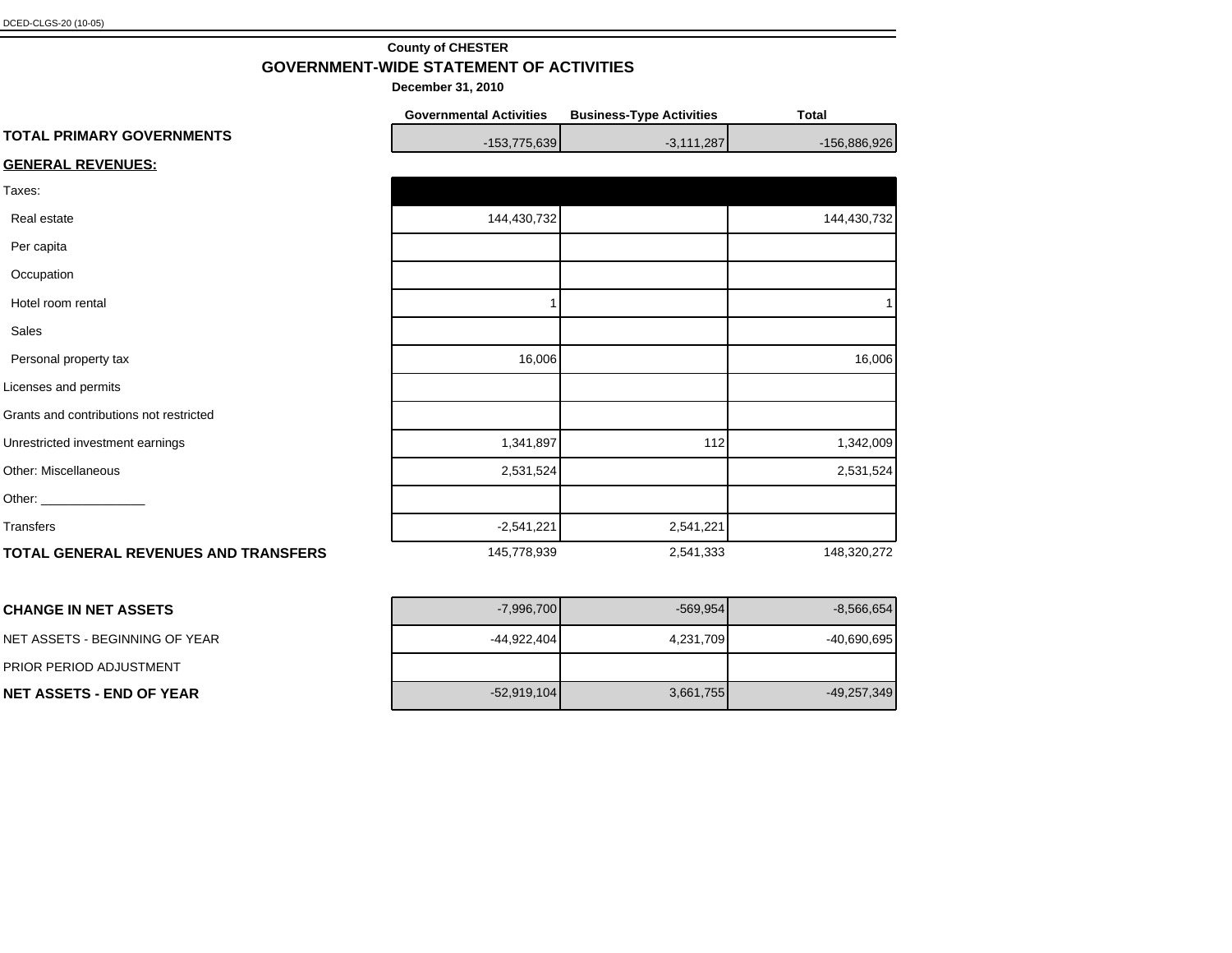## **County of CHESTER STATEMENT OF FIDUCIARY NET ASSETS**

**Fiduciary Funds**

**December 31, 2010**

# **Employee**

| <b>Retirement</b> | <b>Tax Claim</b> | <b>Hotel Tax</b> | <b>Row Office</b> |                     |                        |
|-------------------|------------------|------------------|-------------------|---------------------|------------------------|
| Fund              | Agency           | Agency           | Agency            | <b>Fiduciary #5</b> | <b>Total Fiduciary</b> |

| n. |  |
|----|--|
|    |  |

| Cash and cash equivalents              | 24,113,973  | 2,162,147  | 103,915 | 11,062,193 | 37,442,228  |
|----------------------------------------|-------------|------------|---------|------------|-------------|
| Receivables                            | 1,070,652   |            |         |            | 1,070,652   |
| Investments, at fair value             | 246,486,475 |            |         |            | 246,486,475 |
| Due from other funds                   |             |            |         |            |             |
| Restricted assets:                     |             |            |         |            |             |
| Temporarily restricted:                |             |            |         |            |             |
| Cash and cash equivalents              |             |            |         |            |             |
| Investments                            |             |            |         |            |             |
| Intergovernmental receivable           |             |            |         |            |             |
| Permanently restricted:                |             |            |         |            |             |
| Investments                            |             |            |         |            |             |
| Other: Agency tax/interest receivables |             | 17,629,056 |         |            | 17,629,056  |
| Other: Hotel tax receivable            |             |            | 132,981 |            | 132,981     |
| Other: <u>www.community.com</u>        |             |            |         |            |             |
| <b>TOTAL ASSETS</b>                    | 271,671,100 | 19,791,203 | 236,896 | 11,062,193 | 302,761,392 |

#### **LIABILITIES**

Other:

#### **TOTAL LIABILITIES**

### **LIABILITIES**

| Accounts payable and other current liabilities | 180,124 |            |         | 7,552,862  | 7,732,986  |
|------------------------------------------------|---------|------------|---------|------------|------------|
| Due to other funds                             | 23,589  |            |         |            | 23,589     |
| Due to other governments                       |         |            |         | 3,509,331  | 3,509,331  |
| Funds held as fiduciary                        |         |            |         |            |            |
| Other: Due to taxing authorities               |         | 19,791,203 |         |            | 19,791,203 |
| Other: Hotel tax payable                       |         |            | 236,896 |            | 236,896    |
| <b>TOTAL LIABILITIES</b>                       | 203,713 | 19,791,203 | 236,896 | 11,062,193 | 31,294,005 |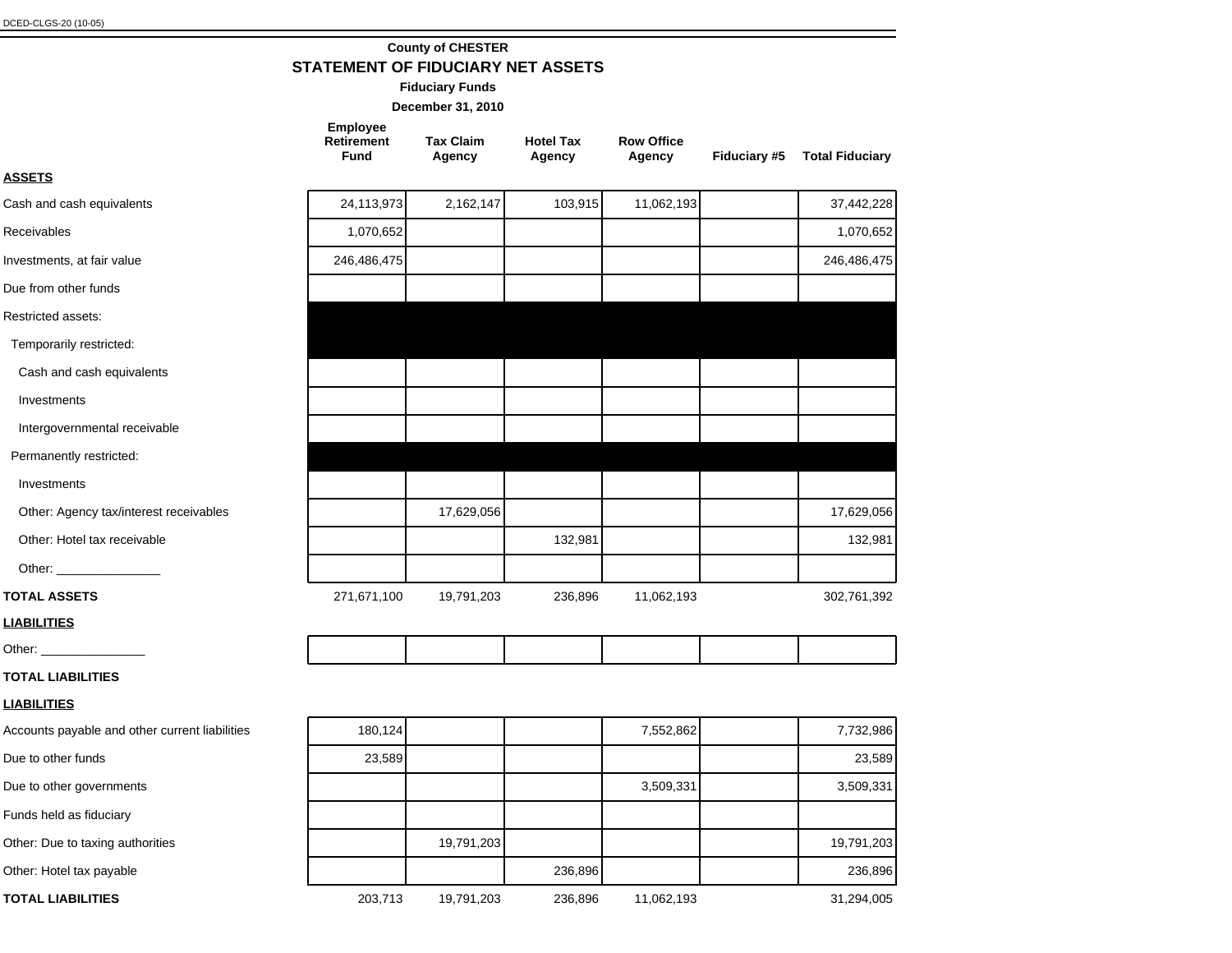## **STATEMENT OF FIDUCIARY NET ASSETS County of CHESTER**

**Fiduciary Funds**

**December 31, 2010**

| <b>Employee</b> |  |  |  |  |  |  |
|-----------------|--|--|--|--|--|--|
|                 |  |  |  |  |  |  |

**Retirement Fund Tax Claim** 

**Agency Hotel Tax Agency**

**Row Office Agency Fiduciary #5 Total Fiduciary**

**NET ASSETS**

| Held for specific purpose        | 271,467,387 |            |         |            | 271,467,387 |
|----------------------------------|-------------|------------|---------|------------|-------------|
| Unrestricted (deficit)           |             |            |         |            |             |
| Other:                           |             |            |         |            |             |
| <b>TOTAL NET ASSETS</b>          | 271,467,387 |            |         |            | 271,467,387 |
| TOTAL LIABILITIES AND NET ASSETS | 271,671,100 | 19,791,203 | 236,896 | 11,062,193 | 302,761,392 |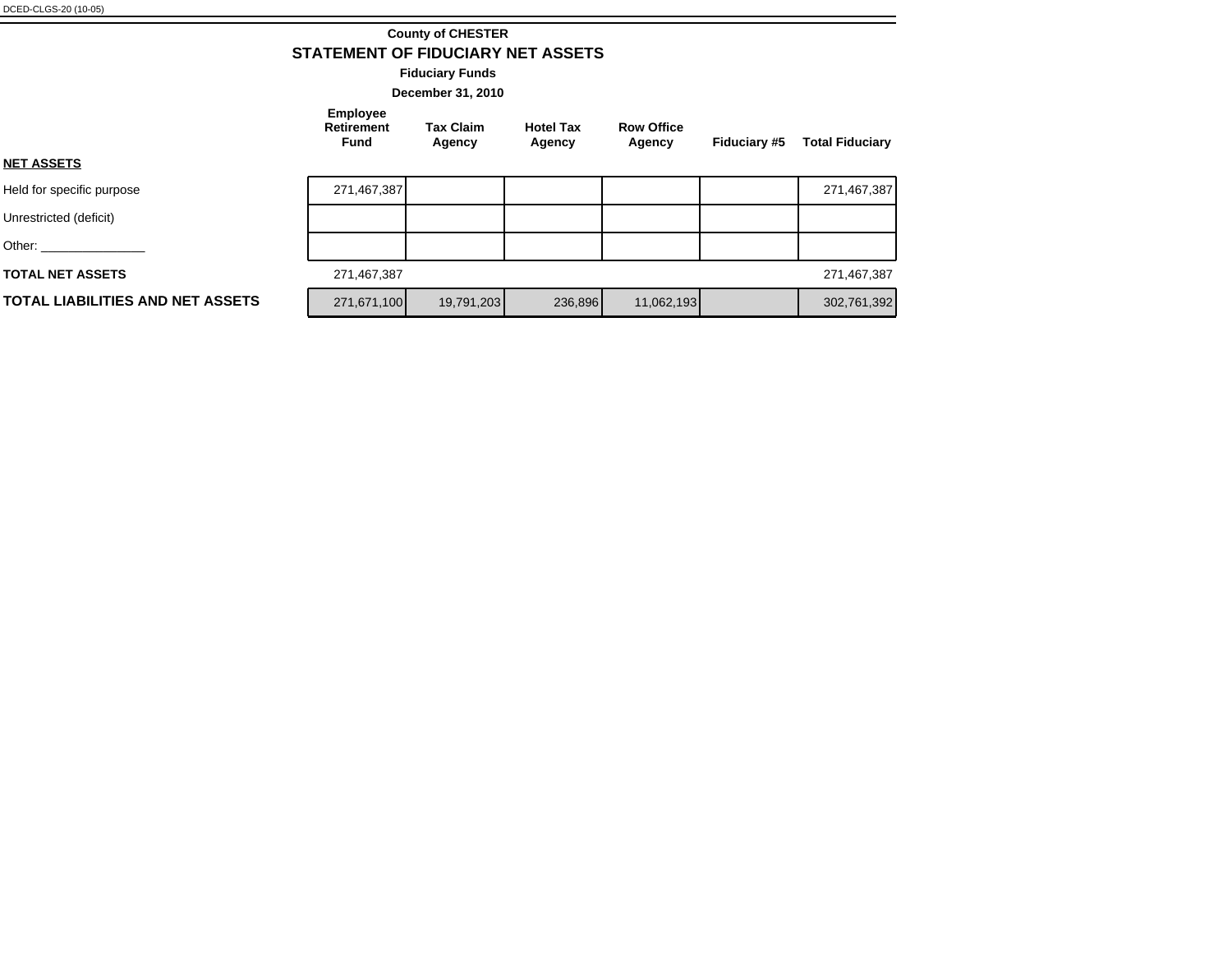Gas System

Fire Electric

## **County of CHESTER STATEMENT OF CHANGES IN FIDUCIARY NET ASSETS**

Other: Refund of employee contributions and the 2,151,473 2,151,473 2,151,473 2,151,473 Administrative Expenses Benefits 10,750,007 10,750,007 Other: \_\_\_\_\_\_\_\_\_\_\_\_\_\_\_ **TOTAL DEDUCTIONS** 12,901,480 12,901,480 12,901,480 12,901,480 12,901,480 12,901,480 12,901,480 12,901,480 12,901,480 **DEDUCTIONS** Less Investment Expenses and the second of the second state of 940,092 and the second of the second of 940,092  $\vert$ Other: \_\_\_\_\_\_\_\_\_\_\_\_\_\_\_ Net increase/(decrease) in the fair value of  $i$  investments  $i$  and  $i$  and  $i$  and  $i$  and  $i$  and  $i$  and  $i$  and  $i$  and  $i$  and  $i$  and  $i$  and  $i$  and  $i$  and  $i$  and  $i$  and  $i$  and  $i$  and  $i$  and  $i$  and  $i$  and  $i$  and  $i$  and  $i$  and  $i$  and  $i$  and  $i$  a Interest 2,122,587 2,122,587 Other: Dividends | 2,392,733 | | | 2,392,733 **TOTAL INVESTMENT EARNINGS** 28,463,215 28,463,215 28,463,215 **Investment Earnings** Private donations Plan members | 6,531,430 | | | | | 6,531,430 Employer 15,128,236 | 15,128,236 Other: **TOTAL CONTRIBUTIONS** 21,659,666 21,659,666 21,659,666 21,659,666 21,659,666 21,659,666 21,659,666 21,659,666 21,659,666 21,659,666 21,659,666 21,659,666 21,659,666 21,659,666 21,659,666 21,659,666 21,659,666 21,659,666 21 **ADDITIONS Contributions TOTAL ADDITIONS** 49,182,789 49,182,789 **Employee Retirement Fund Tax Claim Agency Hotel Tax Agency Row Office Agency Fiduciary #5 Total Fiduciary December 31, 2010 Fiduciary Funds**

General Government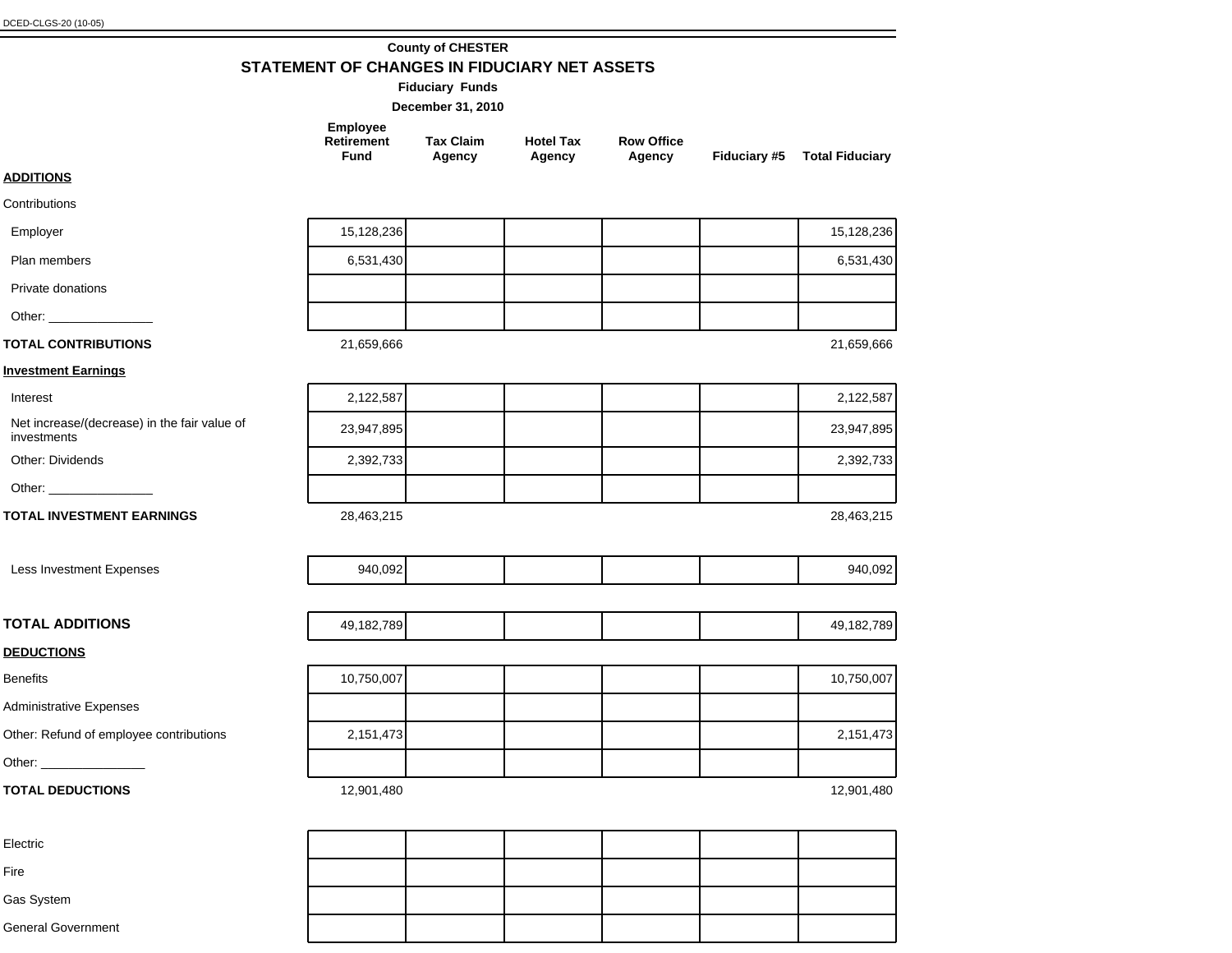|  | <b>County of CHESTER</b>                     |  |
|--|----------------------------------------------|--|
|  | STATEMENT OF CHANGES IN FIDUCIARY NET ASSETS |  |

**Fiduciary Funds**

**December 31, 2010**

| <b>Employee</b><br><b>Retirement</b><br>Fund | <b>Tax Claim</b><br>Agency |
|----------------------------------------------|----------------------------|
|----------------------------------------------|----------------------------|

**Hotel Tax Agency Row Office** 

**Agency Fiduciary #5 Total Fiduciary**

| Health                   |  |  |  |
|--------------------------|--|--|--|
| Housing                  |  |  |  |
| Libraries                |  |  |  |
| Mass Transit             |  |  |  |
| Parks                    |  |  |  |
| Police                   |  |  |  |
| Recreation               |  |  |  |
| Sewer                    |  |  |  |
| Solid Waste              |  |  |  |
| Streets / Highways       |  |  |  |
| Water                    |  |  |  |
| Other: _________________ |  |  |  |
|                          |  |  |  |

| Total salaries, wages, commissions, etc. paid this year |  |  |  |
|---------------------------------------------------------|--|--|--|
| (including all employees and elected officials)*        |  |  |  |

| <b>CHANGE IN NET ASSETS</b>           | 36,281,309  |  |  | 36,281,309  |
|---------------------------------------|-------------|--|--|-------------|
|                                       |             |  |  |             |
| <b>NET ASSETS - BEGINNING OF YEAR</b> | 235,186,078 |  |  | 235,186,078 |
|                                       |             |  |  |             |
| PRIOR PERIOD ADJUSTMENT               |             |  |  |             |
|                                       |             |  |  |             |
| <b>NET ASSETS - END OF YEAR</b>       | 271,467,387 |  |  | 271,467,387 |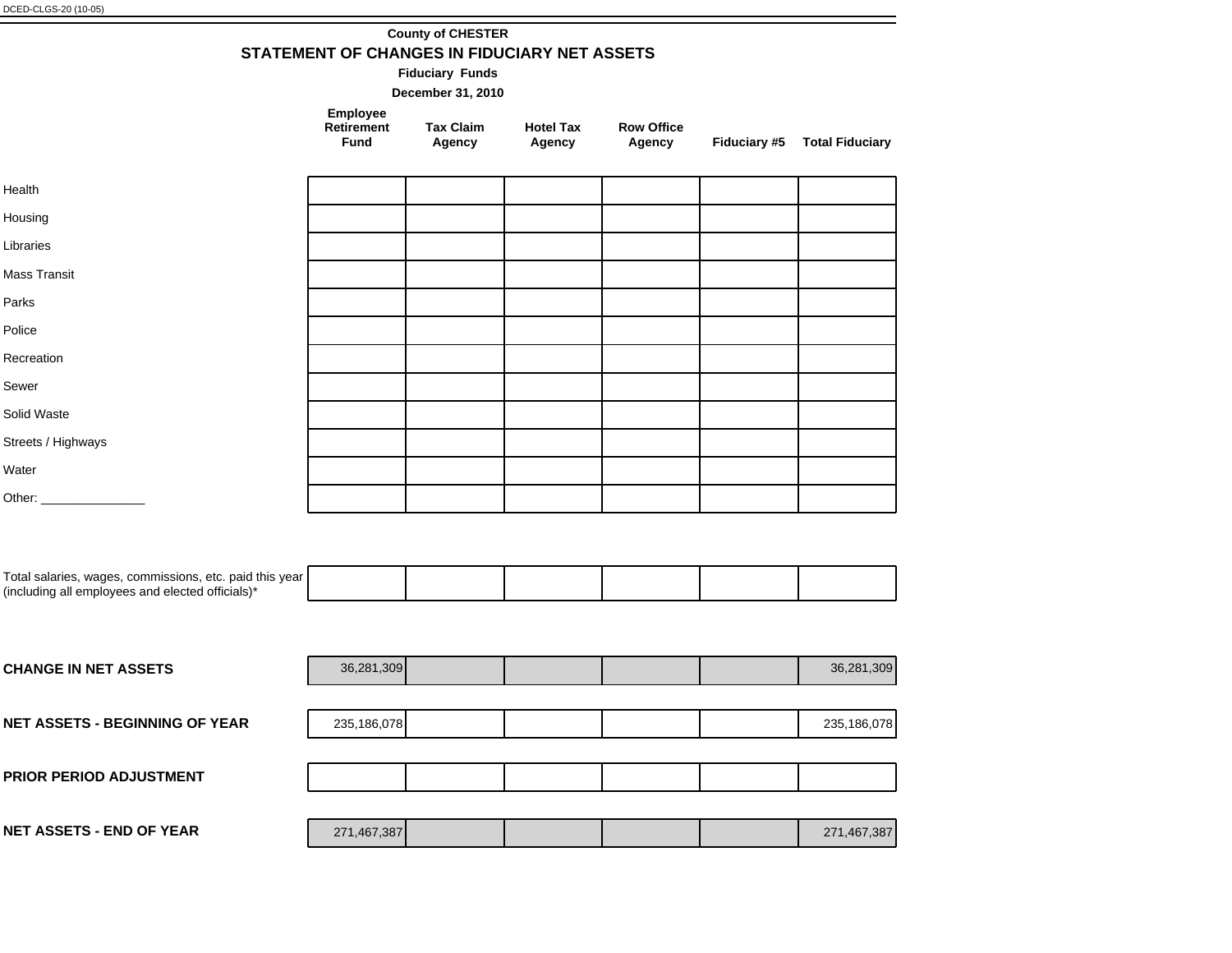#### **County of CHESTER**

**December 31, 2010**

#### **DEBT STATEMENT**

#### **Other** Computer leases Captial Leases 2008 2010 1,210,130 403,376 403,376 0 0 Computer leases Captial Leases 2010 2012 1,006,955 0 1,006,955 335,652 671,303 671,303 Computer leases Captial Leases 2009 2011 899,179 581,940 282,214 299,726 299,726 **Lease Rental Debt Revenue Bonds and Notes** Refund 2005 note series A & B Bond 2007 | 2027 | 63,445,000 | 15,575,000 | 1,652,437 | 48,337,437 To fund open space, Ag. Pres., Const.. and Imp. Co. buildings and refund 2001 and 2002 notes. Bond 2005 2024 84,685,000 1,570,000 5,000 1,565,000 54,944 1,619,944 To fund open space, Ag. Pres., Const.. and Imp. Co. buildings Bond 2009 2032 40,915,000 40,915,000 40,915,000 Partial advance refunding of 1998 and 2001 bonds Bond 2005 2022 44,750,000 43,045,000 1,595,000 41,450,000 2,148,653 43,598,653 Refund 1998 note and 1996 bond Bond Bond 14,325,000 2022 65,550,000 17,745,000 3,420,000 14,325,000 14,325,000 To advance refund a portion of the 2003 and 2005 bonds Bond 2006 2024 86,725,000 86,140,000 5,000 86,135,000 807,034 86,942,034 To refund remaining 2006 note Bond 2009 | 2029 | 55,960,000 | 55,960,000 | 55,960,000 | 55,960,000 | 5,476,540 | 61,436,540 Partial advance refunding and current refunding of various issues Bond 2009 2029 118,080,000 118,075,000 12,240,000 105,835,000 1,936,592 107,771,592 Advance refund 2003 & 2004 bonds and portion of 2005 Bond 2009 2022 25,265,000 25,265,000 5,000 25,260,000 1,273,618 26,533,618 Refund 1999 bonds 2008 | 2016 | 20,155,000 | 2,175,000 | 201,060 | 14,851,060 To fund open space, Ag. Pres., Const.. and Imp. Co. buildings Note 2007 2008 50,000,000 25,126,000 25,126,000 25,126,000 **General Obligation Bonds and Notes 28757 NUTSTANDING BONDS AND NOTES** Listed below are all currently outstanding bond and note issues according to our files, excluding bond issues redeemed or refunded and defeased. Please show the principal payments and make any other necessary corrections and additions. Purpose **Bond (B) Capital Lease (C)** Lease Rental (L)  $Note (N)$ **Issue Year \\\\ Maturity Year \\\\ Original Amount of Issue Outstanding Beginning of Year (1) Principal Incurred This Year Principal Paid This Year Current Year Accretion on Compound Interest Bonds Outstanding at Year End (1) Plus (less) Unamortized Premium (Discount) Total Balance**

(1) - excludes unamortized premium/discount **Total bonds and notes outstanding** 472,427,907

**Capitalized lease obligations** 0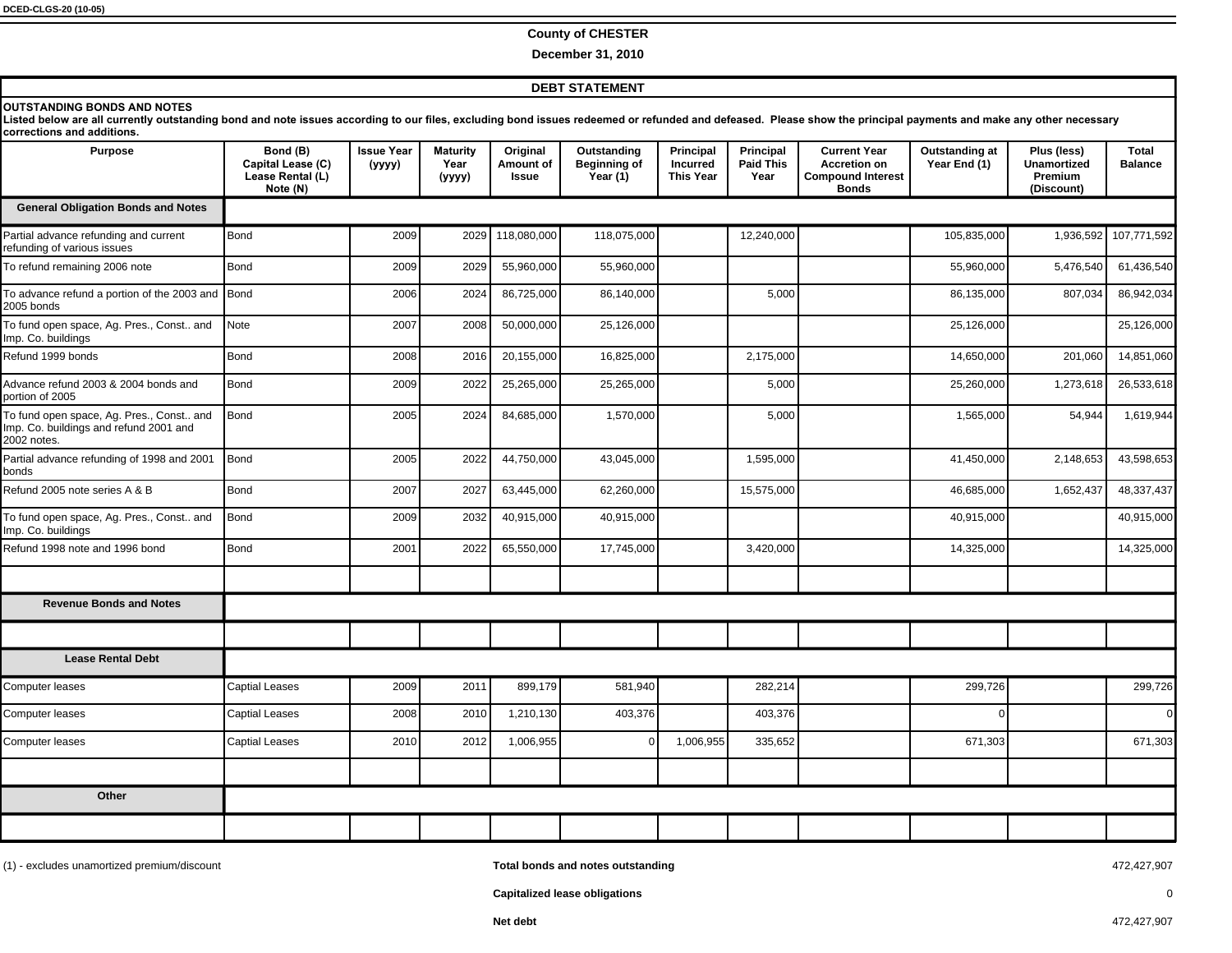## **County of CHESTER STATEMENT OF CAPITAL EXPENDITURES**

|                                              | <b>Capital Purchases</b> | <b>Capital Construction</b> | <b>Total</b> |
|----------------------------------------------|--------------------------|-----------------------------|--------------|
| <b>GOVERNMENTAL-TYPE ACTIVITY:</b>           |                          |                             |              |
| General Government - administrative          | 4,273,772                | 137,063                     | 4,410,835    |
| General Government - judicial                | 401,979                  |                             | 401,979      |
| Public safety                                |                          |                             |              |
| Police                                       |                          |                             |              |
| Fire                                         |                          |                             |              |
| Corrections                                  | 190,842                  | 624,840                     | 815,682      |
| Emergency services                           | 3,792,301                | 109,452                     | 3,901,753    |
|                                              |                          |                             |              |
| Public works                                 |                          |                             |              |
| Highways and streets                         |                          |                             |              |
| Sanitation                                   |                          |                             |              |
| Other: Bridges                               |                          | 2,155,961                   | 2,155,961    |
|                                              |                          |                             |              |
| Health and welfare                           | 13,780                   |                             | 13,780       |
| Culture - recreation                         | 998,144                  | 4,223,251                   | 5,221,395    |
| Conservation                                 | 2,250,513                |                             | 2,250,513    |
| Community/urban redevelopment & housing      |                          |                             |              |
| Economic development and assistance          |                          |                             |              |
| Economic Opportunity                         |                          |                             |              |
| Legislative (Governing) Body                 |                          |                             |              |
| Executive (Manager or Mayor)                 |                          |                             |              |
| Auditing Services / Financial Administration |                          |                             |              |
| <b>Tax Collection</b>                        |                          |                             |              |
| Solicitor / Legal Services                   |                          |                             |              |
| Secretary / Clerk                            |                          |                             |              |
| Other General Government Administration      |                          |                             |              |
| IT-Networking Services-Data Processing       |                          |                             |              |
| <b>Engineering Services</b>                  |                          |                             |              |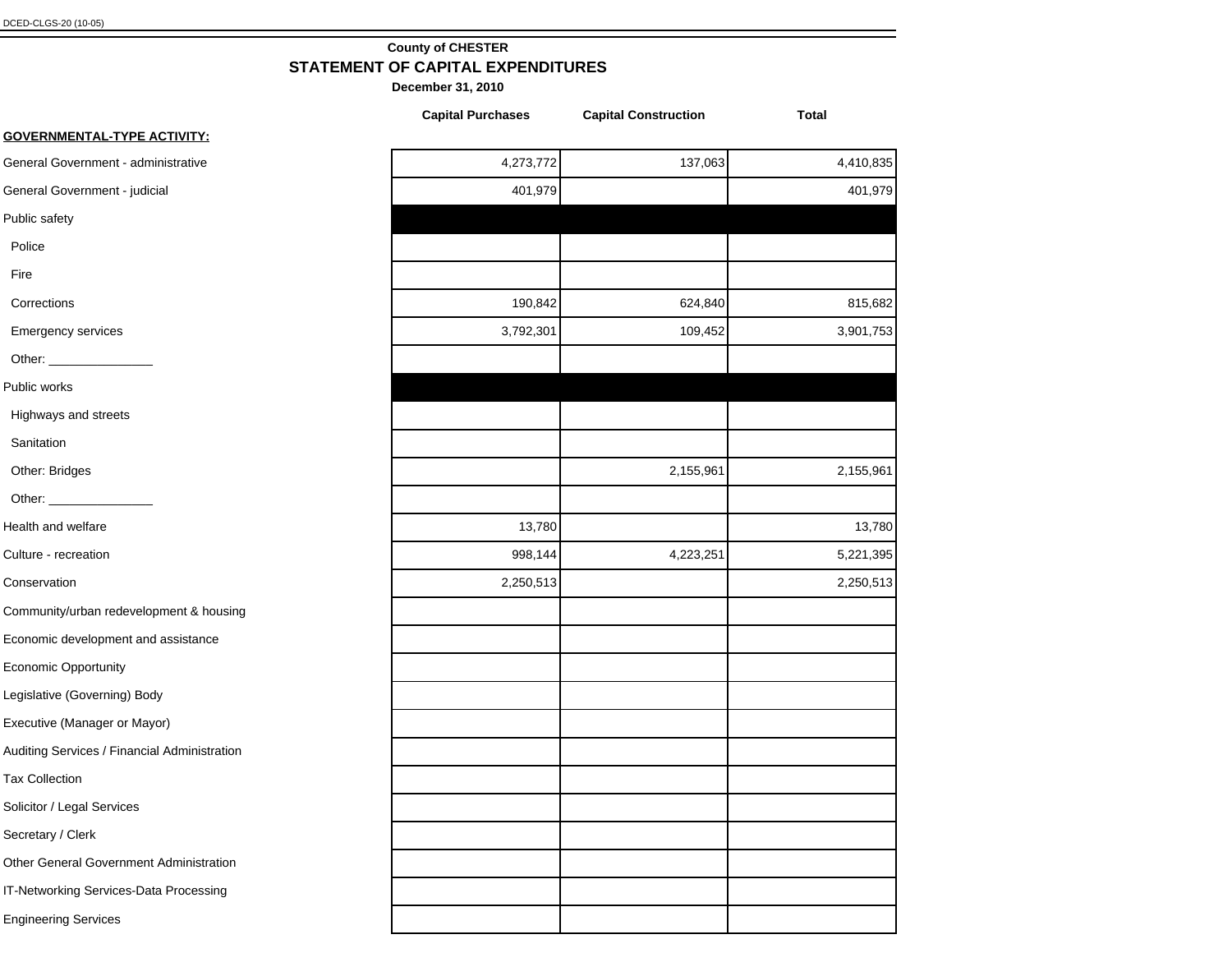# **County of CHESTER STATEMENT OF CAPITAL EXPENDITURES**

**December 31, 2010**

|                                        | <b>Capital Purchases</b> | <b>Capital Construction</b> | Total |
|----------------------------------------|--------------------------|-----------------------------|-------|
| <b>GOVERNMENTAL-TYPE ACTIVITY:</b>     |                          |                             |       |
| General Government Buildings and Plant |                          |                             |       |

## **BUSINESS-TYPE ACTIVITY:**

| Pocopson                                                                                                       | 182,873 | 402,740 | 585,613 |
|----------------------------------------------------------------------------------------------------------------|---------|---------|---------|
| <b>Internal Service Funds</b>                                                                                  |         |         |         |
| Major Bus. Type 3                                                                                              |         |         |         |
| Major Bus. Type 4                                                                                              |         |         |         |
| Major Bus. Type 5                                                                                              |         |         |         |
| Other Business Type                                                                                            |         |         |         |
| Airport (if not listed above)                                                                                  |         |         |         |
| Parking facility (if not listed above)                                                                         |         |         |         |
| Transportation system (if not listed above)                                                                    |         |         |         |
| Other: and the contract of the contract of the contract of the contract of the contract of the contract of the |         |         |         |

| Police                                         |  |  |
|------------------------------------------------|--|--|
| Fire                                           |  |  |
| Ambulance / Rescue                             |  |  |
| <b>UCC and Code Enforcement</b>                |  |  |
| Planning and Zoning                            |  |  |
| <b>Emergency Management and Communications</b> |  |  |
| Militia and Armories                           |  |  |
| <b>Examination of Licensed Occupations</b>     |  |  |
| Public Scales (weights and measures)           |  |  |
| Other Public Safety                            |  |  |

|--|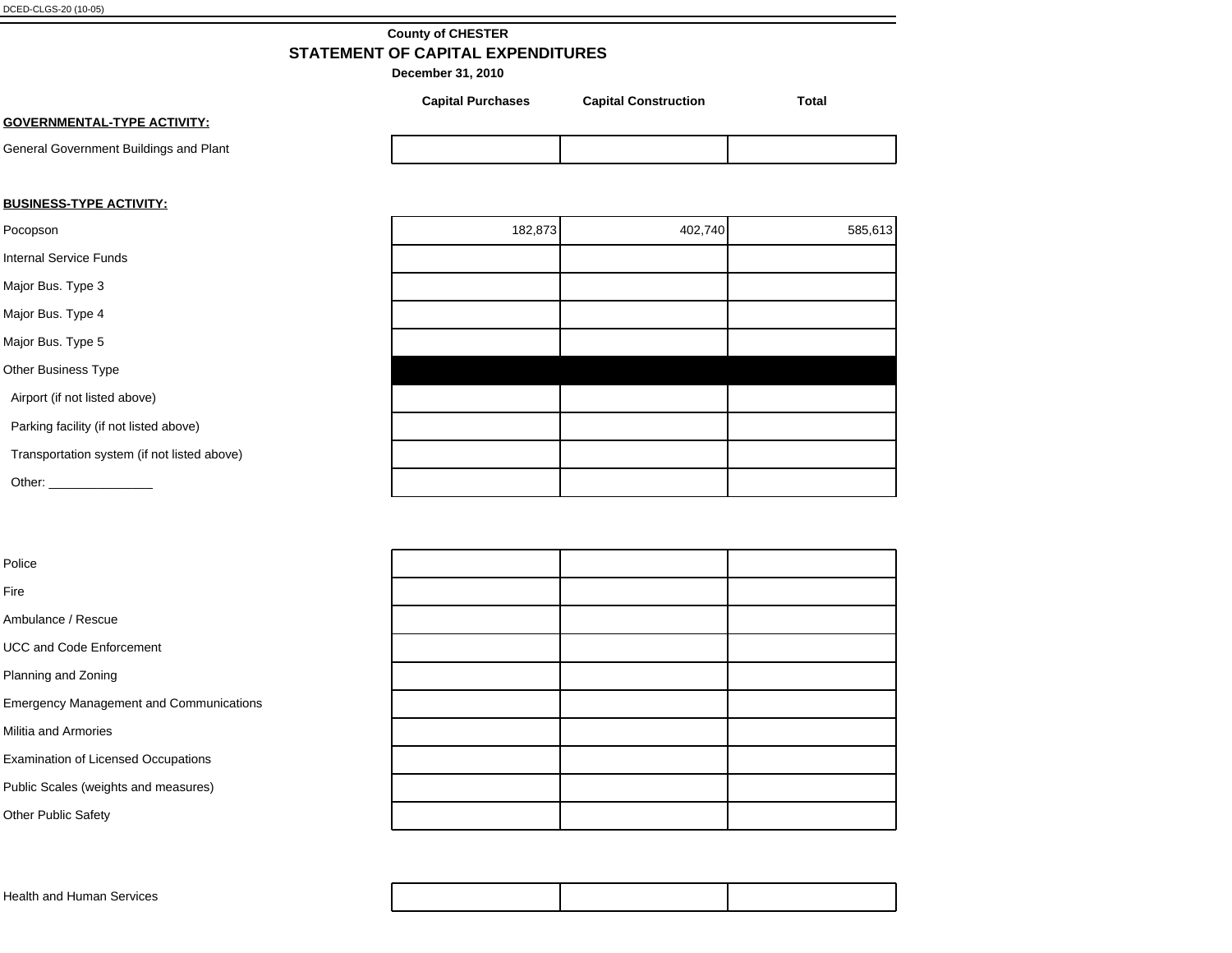## **County of CHESTER STATEMENT OF CAPITAL EXPENDITURES**

**December 31, 2010**

Recycling Collection and Disposal

Solid Waste Collection and Disposal (garbage)

Weed Control

Wastewater / Sewage Treatment and Collection

**Capital Purchases Capital Construction Total**

| <b>General Services - Administration</b>     |  |  |
|----------------------------------------------|--|--|
| Cleaning of Streets and Gutters              |  |  |
| Winter Maintenance - Snow Removal            |  |  |
| <b>Traffic Control Devices</b>               |  |  |
| <b>Street Lighting</b>                       |  |  |
| Sidewalks and Crosswalks                     |  |  |
| <b>Storm Sewers and Drains</b>               |  |  |
| Repairs of Tools and Machinery               |  |  |
| Maintenance and Repairs of Roads and Bridges |  |  |
| Highway Construction and Rebuilding Projects |  |  |

| itrol |  |  |
|-------|--|--|
|       |  |  |
|       |  |  |
| าals  |  |  |

Airports

**Cemeteries** 

Electric System

Gas System

Markets

Parking

Storm Water and Flood Con

Transit System

Water System

Water Transport and Termin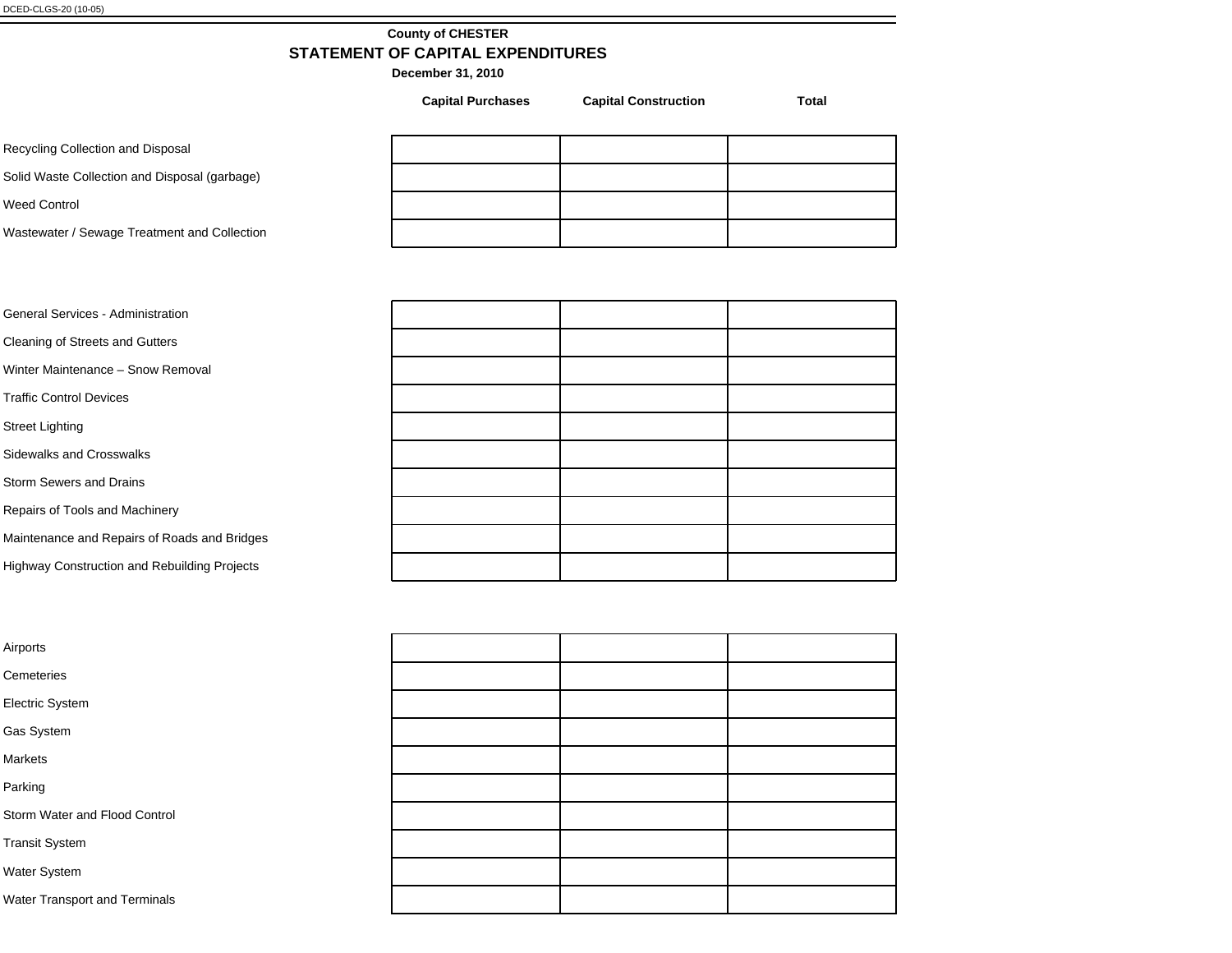# **County of CHESTER STATEMENT OF CAPITAL EXPENDITURES**

**December 31, 2010**

| <b>Capital Purchases</b> | <b>Capital Construction</b> | <b>Total</b> |
|--------------------------|-----------------------------|--------------|
|                          |                             |              |
|                          |                             |              |
|                          |                             |              |
|                          |                             |              |
|                          |                             |              |
|                          |                             |              |
|                          |                             |              |
|                          |                             |              |
|                          |                             |              |
|                          |                             |              |
|                          |                             |              |
|                          |                             |              |

| Debt Principal (short-term and long-term) |  |  |
|-------------------------------------------|--|--|
| Debt Interest (short-term and long-term)  |  |  |
| <b>Fiscal Agent Fees</b>                  |  |  |

| Employer Paid Withholding Taxes and Unemployment Compensation |  |  |
|---------------------------------------------------------------|--|--|
| Judgments and Losses                                          |  |  |
| Pension / Retirement Fund Contributions                       |  |  |
| <b>Worker Compensation Insurance</b>                          |  |  |
| Other Group Insurance Benefits                                |  |  |

| Insurance, Casualty, and Surety |  |  |
|---------------------------------|--|--|
|                                 |  |  |

Fiduciary Fund Benefits and Refunds Paid

All Other Unclassified Expenditures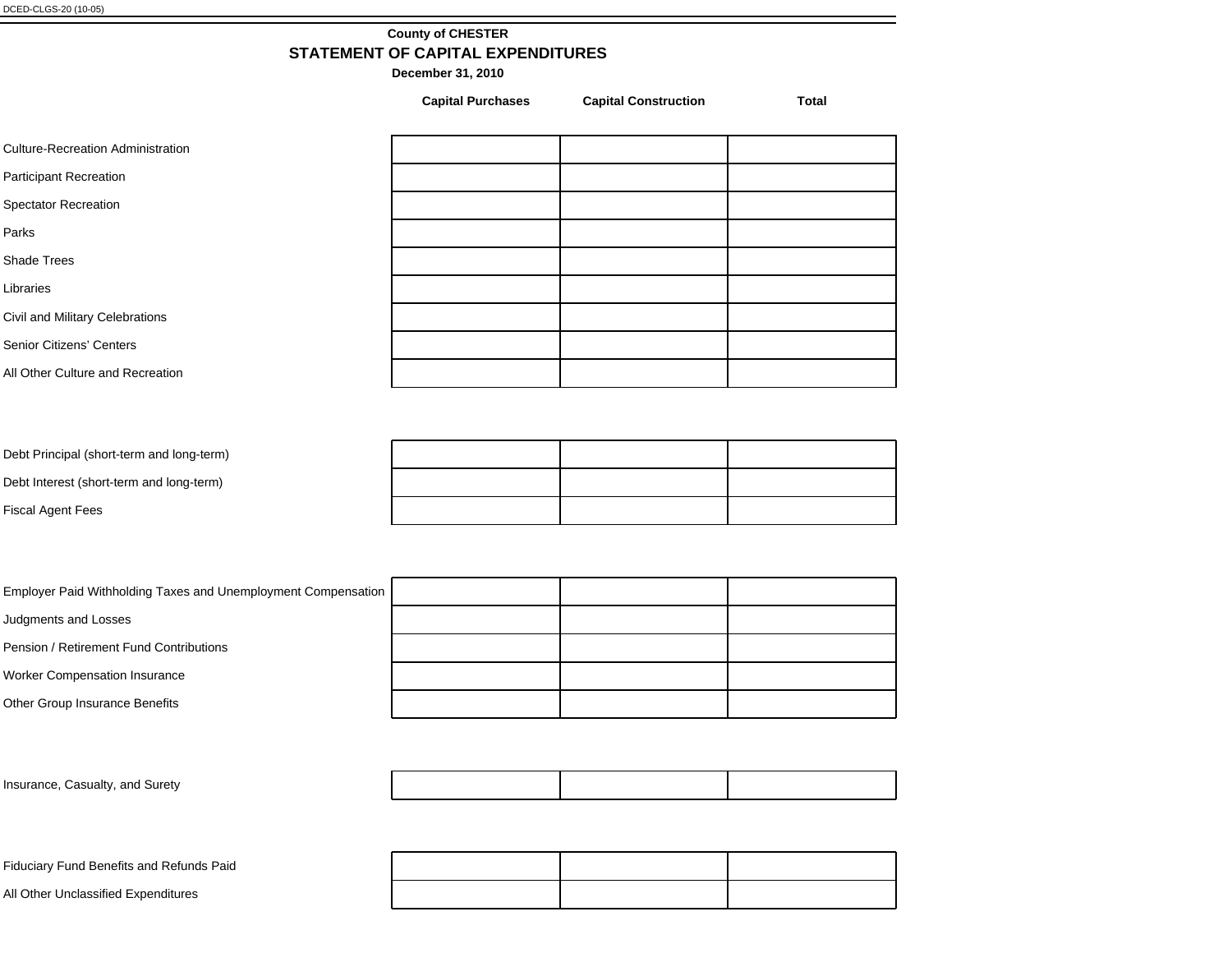# **County of CHESTER STATEMENT OF CAPITAL EXPENDITURES**

**December 31, 2010**

|                                   | <b>Capital Purchases</b> | <b>Capital Construction</b> | <b>Total</b> |
|-----------------------------------|--------------------------|-----------------------------|--------------|
| Refund of Prior Year Revenues     |                          |                             |              |
| Interfund Operating Transfers     |                          |                             |              |
| All Other Financing Uses          |                          |                             |              |
| <b>TOTAL CAPITAL EXPENDITURES</b> | 12,104,204               | 7,653,307                   | 19,757,511   |

# **EMPLOYEE COMPENSATION**

Total salaries, wages, commissions, etc. paid this year (including all employees and elected officials) 117,887,871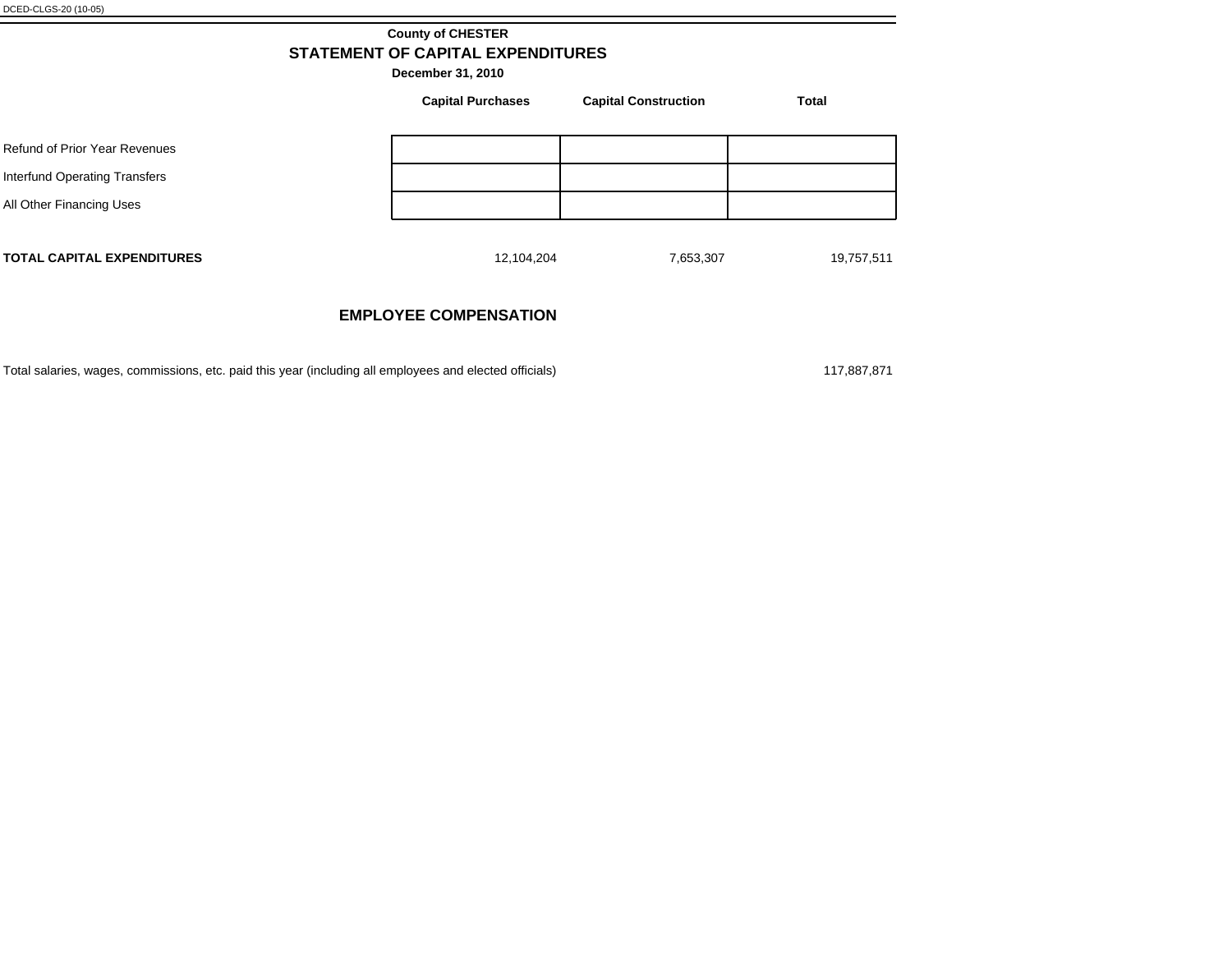

# **COUNTY OF CHESTER** OFFICE OF THE CONTROLLER

313 WEST MARKET STREET, SUITE 6302, PO BOX 2748, WEST CHESTER, PA 19380-0991 TELEPHONE: (610) 344-6155 FAX: (610) 344-6750

VALENTINO F. DIGIORGIO, III Controller

June 8, 2011

## ELECTED CONTROLLER'S CERTIFIED OPINION

To the:

**Board of County Commissioners** President Judge of the Court of Common Pleas Secretary of the Department of Community and Economic Development

I, the undersigned, the duly elected and acting Controller of the County of Chester, have audited, adjusted and settled the accounts of the County of Chester for the year ended December 31, 2010. My audit, adjustment, and settlement were made in accordance Act 103 of 2002 rather than with U.S. generally accepted auditing standards.

The County has prepared these financial statements on the basis of accounting consistent with U.S. generally accepted accounting principles; consisting of the accrual basis for the government-wide, proprietary fund and fiduciary fund financial statements and the modified accrual basis for the governmental fund financial statements.

Due to the absence of notes and other disclosures required by U.S. generally accepted accounting principles, these financial statements are not intended to be a complete presentation in accordance with U.S. generally accepted accounting principles.

In my opinion, these financial statements accurately reflect the results of operations and the financial position of the County of Chester for the year ended December 31, 2010.

Signed:

Valentino F. DiGiorgio, Controller

Commonwealth of Pennsylvania

County of Chester

**EALTH OF PENNSYLVANIA** 

**Notarfal Seal** 

Subscribed and sworn to before me this 8th day of June, 2011. (Seal)

Signed Cathryn W. Baker, Notary Public West Chester Boro, Chester County My Commission Expires April 26, 2014 Member, Pennsylvania Association of Notarles

**FELLIPSIA**